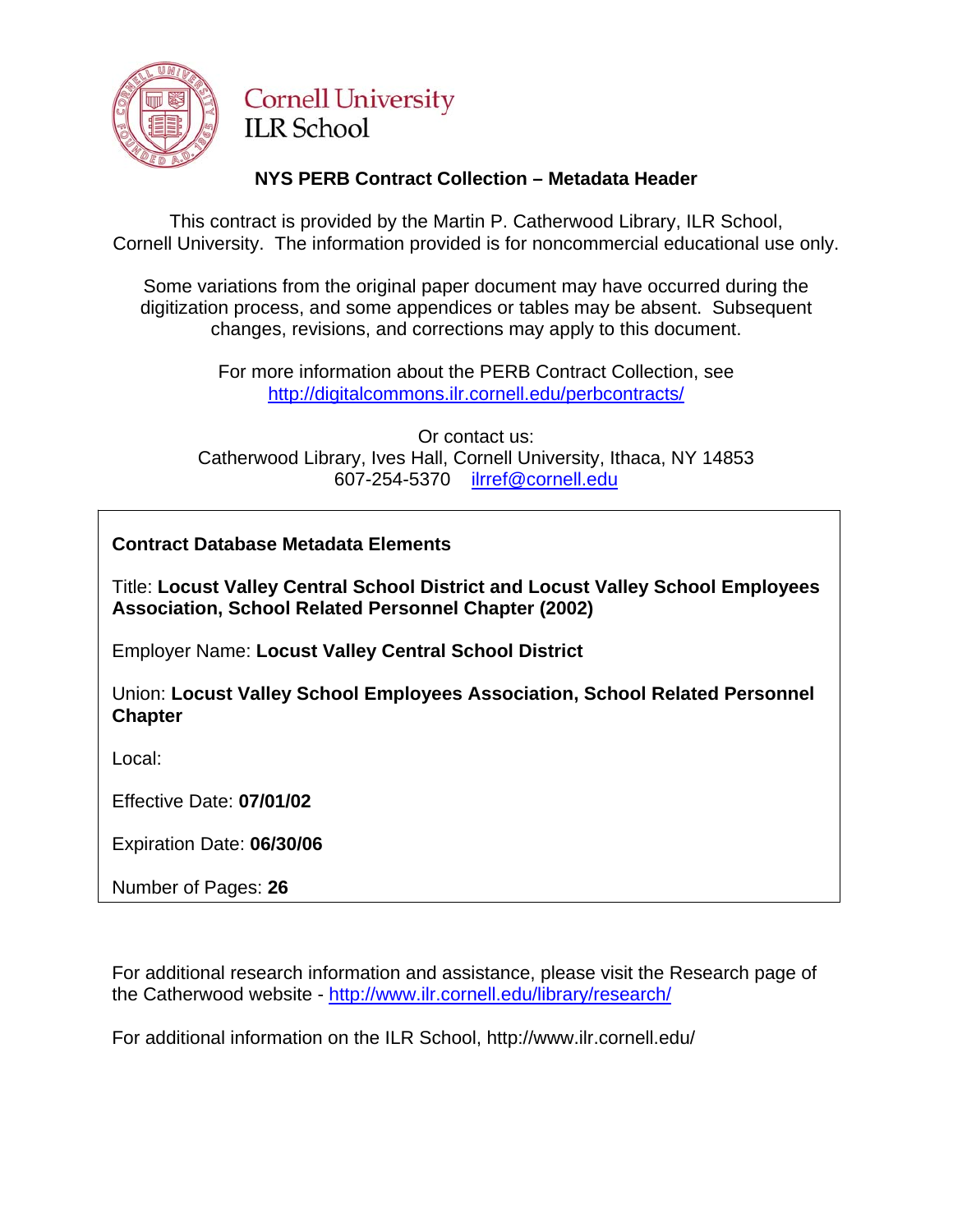# ai A 5494

 $116$ 

# **AGREEMENT**

# BETWEEN

## LOCUST VALLEY CENTR4L SCHOOL DISTRICT

## AND THE

# LOCUST VALLEY SCHOOL EMPLOYEES ASSOCIATION

## SCHOOL RELATED PERSONNEL CHAPTER

 $7/1/02 - 6/30/06$ 

**RECEIVED** 

FEB 0 **7** 2005

**NYS PUBLIC EMPLOYMENT RELATIONS BOARD**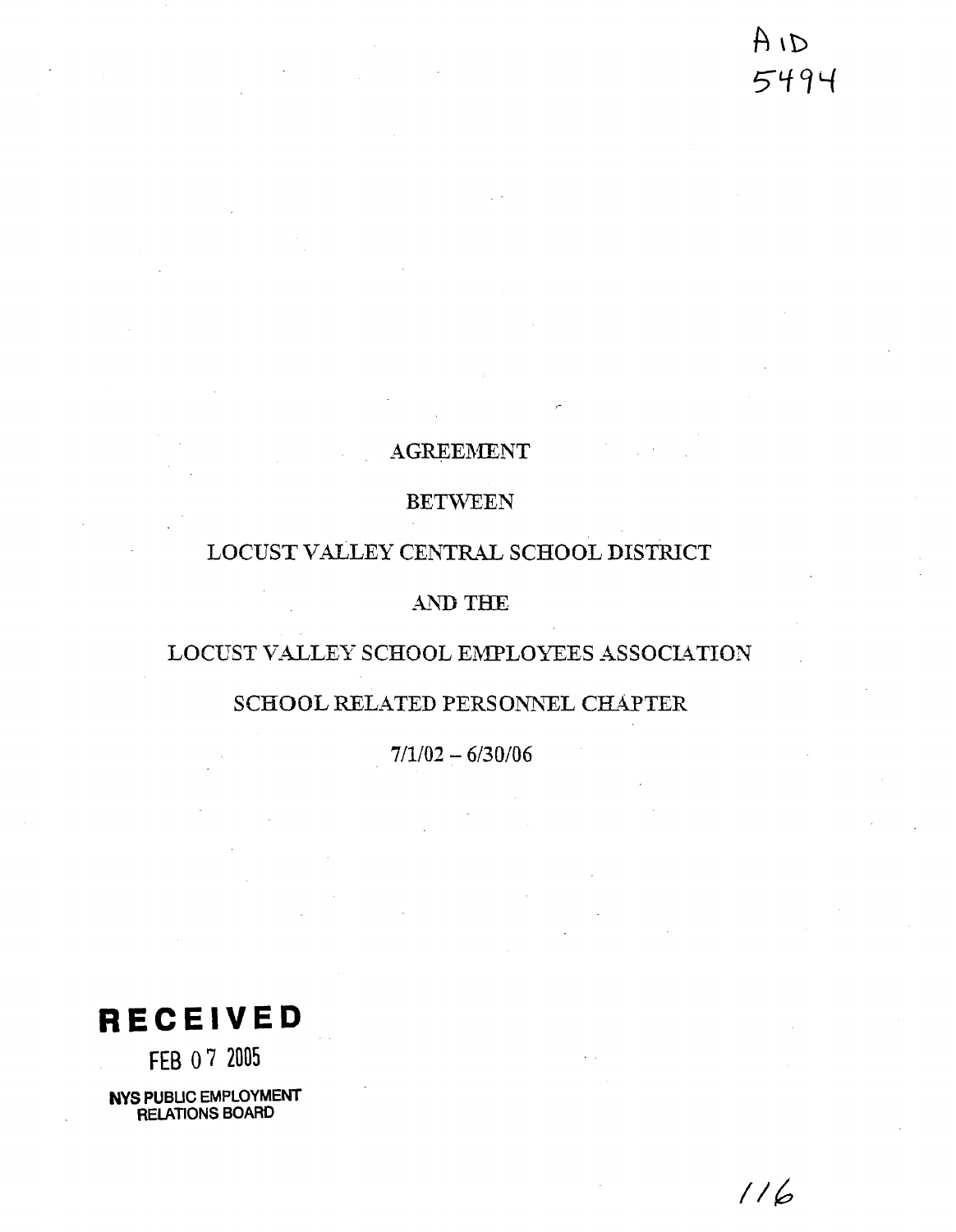# **TABLE OF** CONTENTS

|                    |                                                      | Page   |  |
|--------------------|------------------------------------------------------|--------|--|
| Article I          | Recognition Clause                                   |        |  |
| Article II         | No Strikes                                           |        |  |
| Article $\rm{III}$ | Association Rights                                   |        |  |
|                    | Regulation<br>A.                                     |        |  |
|                    | Dues Deduction<br><b>B.</b>                          |        |  |
|                    | C.<br>Release Time for Conventions                   | 2      |  |
|                    | D.<br>Attendance at Association Meeting              | 2      |  |
| Article IV         | Grievance                                            | 3      |  |
| Article V          | Sick Leave                                           | 4      |  |
|                    | Pro-rated Sick Leave<br>А.                           |        |  |
|                    | <b>B.</b><br>Explanation of Absence                  | 5      |  |
|                    | C.<br>Sick Leave Bank                                | 5      |  |
|                    | D.<br>Family Illness                                 | 5      |  |
| Article VI         | Personal Leave                                       | 5      |  |
|                    | A.<br>Personal Leave before Holidays                 | 5      |  |
|                    | <b>B.</b><br><b>Bereavement Leave</b>                | 5      |  |
|                    | C.<br>Unused Personal Leave                          | 5      |  |
| Article VII        | Emergency Closing                                    | 6      |  |
| Article VIII       |                                                      | 6      |  |
|                    | Change in Job Description                            | 6      |  |
| Article IX         | Work Day/Work Year                                   |        |  |
|                    | Definitions<br>A.                                    | 6      |  |
|                    | <b>B.</b><br>Assignment of Day                       | 7      |  |
|                    | C.<br>Lunch Break                                    | 7      |  |
|                    | D.<br>Sick Leave, Personal Leave & Emergency Closing | 7      |  |
|                    | Ε.<br>Reappointment Notification                     | 7      |  |
|                    | F.<br>Manner of Payment                              | 7      |  |
| Article X          | Conference Attendance                                |        |  |
| Article XI         | Retirement                                           | 7      |  |
|                    | Retirement Incentive<br>A.                           |        |  |
| Article XII        | Posting Vacancies                                    | 8      |  |
| Article XIII       | Coffee Break                                         | Q<br>ں |  |
| Article XIV        | 9<br>Recall Procedures                               |        |  |
| Article XV         | Compensation                                         | 10     |  |
|                    | А.<br>Salary                                         | 10     |  |
|                    | В.<br>Longevity                                      | 10     |  |
|                    | C.<br>New Employees                                  | 11     |  |
|                    | D.<br>Change of Category                             | 11     |  |
| Article XVI        | Fringe Benefits                                      | 11     |  |
|                    | Health Insurance<br>А.                               | 11     |  |
|                    | В.<br>Dental                                         | 12     |  |
|                    | C.<br>Life                                           | 12     |  |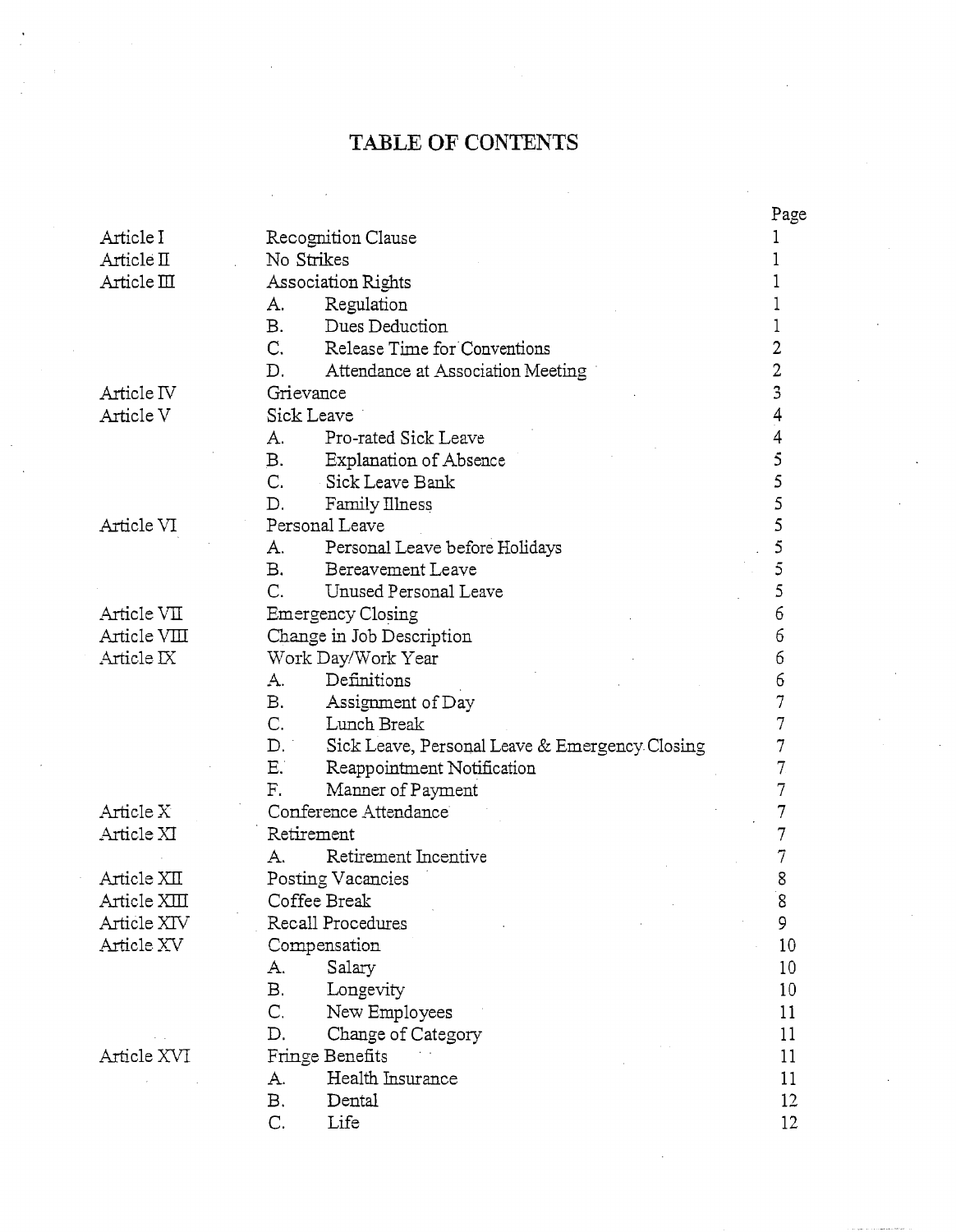|               |                                             |                            | Page |
|---------------|---------------------------------------------|----------------------------|------|
|               | D.                                          | Section 125 Plan           | 12   |
|               | Ε.                                          | Retirement Plan            | 12   |
|               | F.                                          | Tax Deferred Programs      | 12   |
| Article XVII  |                                             | <b>Education</b> Incentive | 12   |
| Article XVIII | DISC Committee Representation               |                            | 13   |
| Article XIX   | Meetings Between Unit Member and Supervisor |                            | 13   |
| Article XX    | Committee Work                              |                            | 13   |
| Article XXI   | Duration of Agreement                       |                            | 14   |
| Article XXII  |                                             | Full Settlement            | 14   |
|               |                                             |                            |      |

# Appendices

 $\ddot{\phantom{0}}$ 

| А. | 2002-2003 Full-Time Annual Salaries | 15. |
|----|-------------------------------------|-----|
| В. | 2002-2003 Part-Time Hourly Salaries | 16  |
| C. | 2003-2004 Full-Time Annual Salaries | 17  |
| D. | 2003-2004 Part-Time Hourly Salaries | 18  |
| E. | 2004-2005 Full-Time Annual Salaries | 19  |
| F. | 2004-2005 Part-Time Hourly Salaries | 20  |
| G. | 2005-2006 Full-Time Annual Salaries | 21  |
| Η. | 2005-2006 Part-Time Hourly Salaries | 22  |
|    | Table of SRP Categories             | 23. |
|    |                                     |     |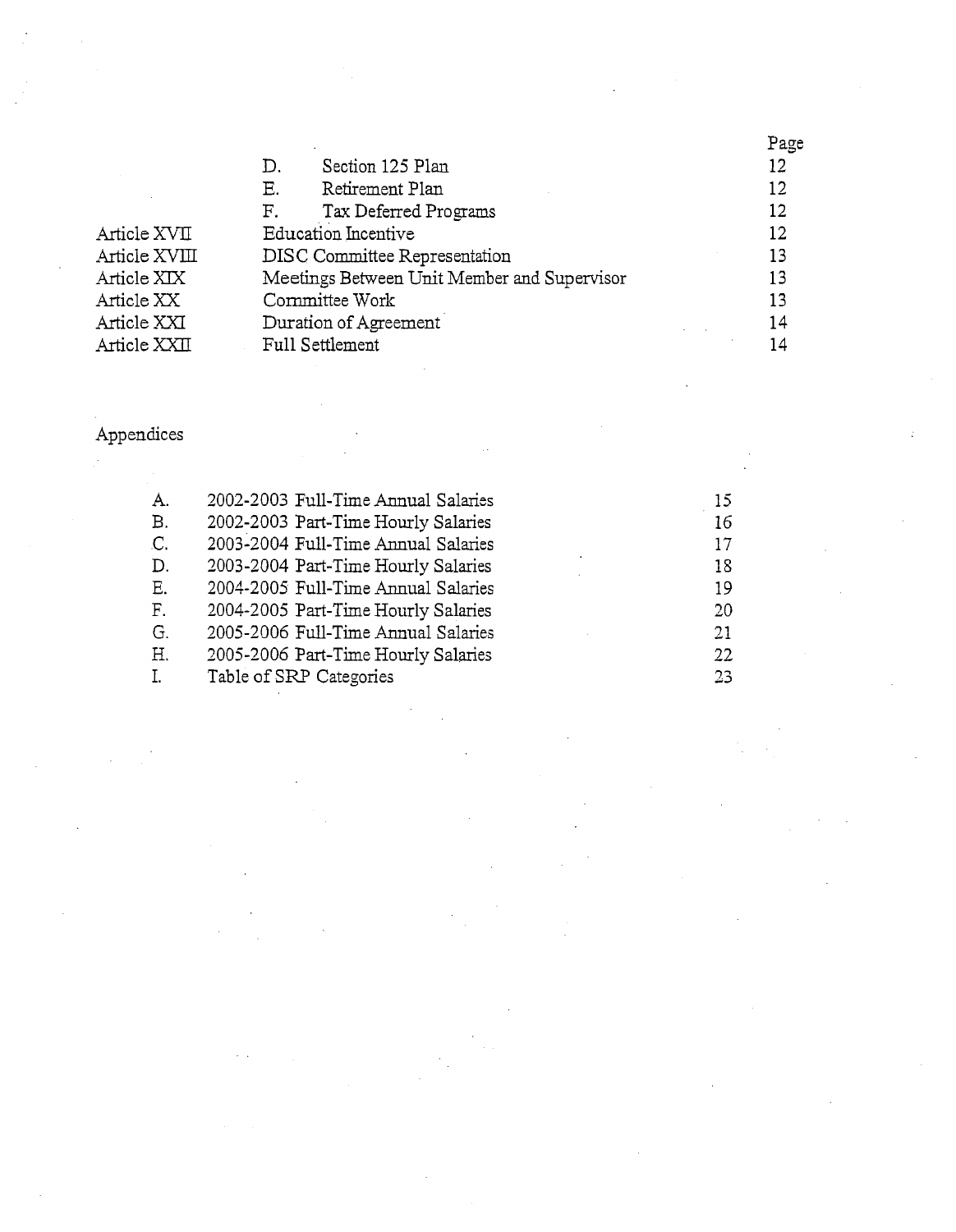## **ARTICLE I**

#### RECOGNITION CLAUSE

The District, pursuant to Section 204 and 207 of the Civil Service Law ("The Public Employees' Fair Employment Act"), hereby recognizes the Association as the exclusive representative for all Language Arts Assistants, Teaching Assistants, Monitors, Library Assistants, Cafeteria and Playground Supervisors, Computer Assistants, Watchpersons, Attendance Assistants, Tutorial Assistants, Building Aides, Teacher Aides and A.V. Helper.

This recognition and the acceptance thereof by the Association, are with the acknowledge intention of the parties to fulfill the purposes prescribed in said Section 204; and the extension to the 4ssociation of all rights prescribed in Section 208 to unchallenged representation, of the described public employees, for the duration of the Agreement or as may otherwise be provided by law.

#### **ARTICLE 11**

#### **NO STRIKES**

The Association a grees, individually and on behalf of its m embers to comply with the terms, conditions and provisions of Section 210 of the Civil Service Law, as part of the Public Employees Fair Employment Act, as such Section prohibits strikes by public employees.

### -ARTICLE **III**

#### ASSOCIATION RIGHTS

A. Regulation. Pursuant to the provisions of Section 204-A of the Civil Service Law:

"It is agreed by and between the parties that any provisions of this Agreement requiring legislative action to permit implementation by amendment of law or by providing the additional funds therefore, shall not become effective until the appropriate legislative body has given approval."

B. Dues Deductions. The District agrees to deduct from the salaries of its employees who have submitted written authorization through the Treasurer for such deductions, Locust Valley School Employees Association dues and to transmit monthlythe total amount deducted to the Treasurer of the LVSEA.

1. Deductions shall be made uniformly and consistently twice each month, October to February.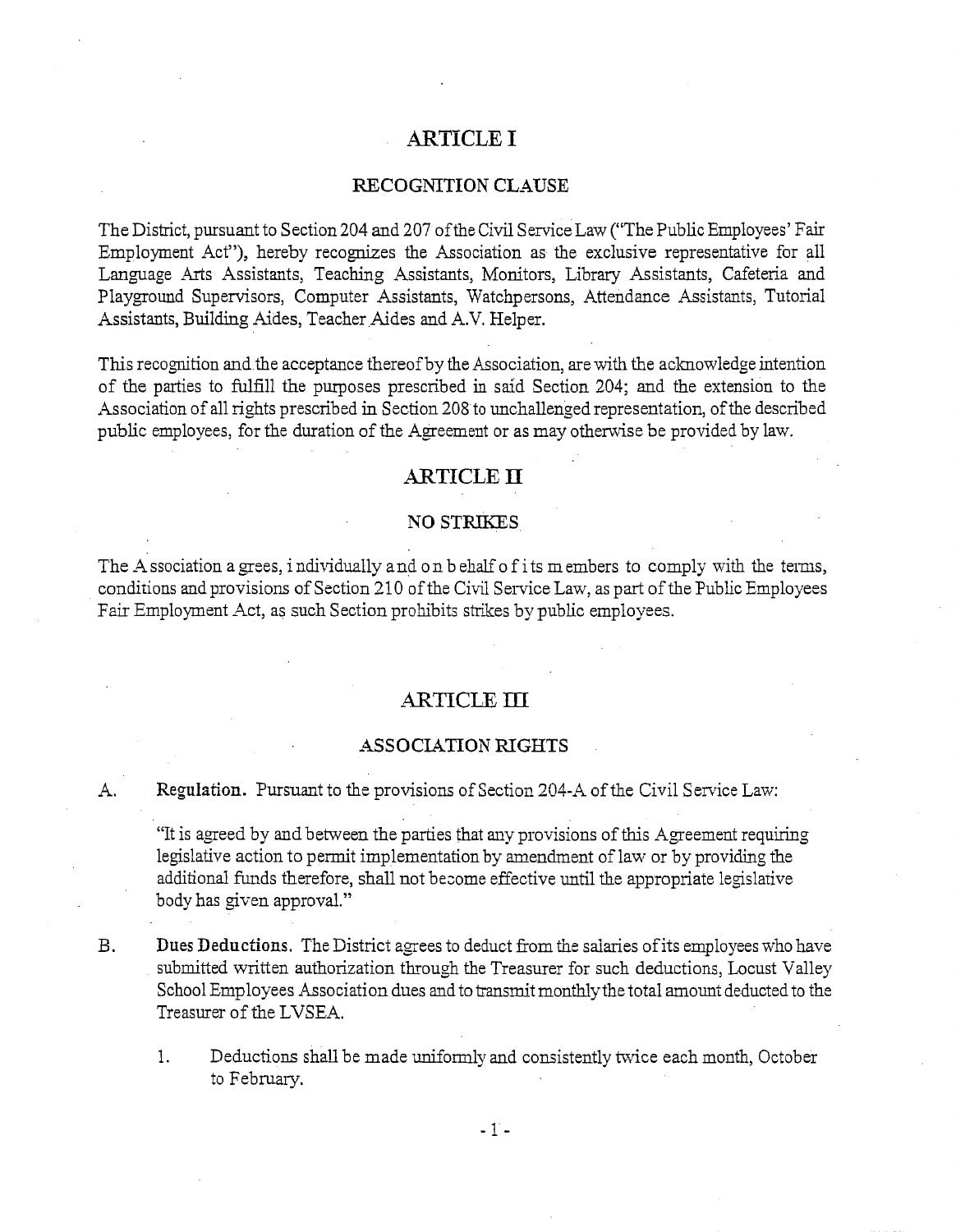- **2.** Dues deductions shall commence on the pay period foliowing the date on which authorization is received from the employee and confirmation is received by the District from the Treasurer of the LVSEA; provided that the District shall have not less than thirty (30) days notice to begin such deductions. Deductions shall remain in effect until the employee notifies the District in writing, to discontinue withdrawing dues not reinstate dues deductions in the current fiscal year. Dues will cease being deducted on the first full pay period after receipt of written notice to stop deductions, provided that the District shall have not less than thirty (30) days to terminate deductions.
- 3. The District assumes no responsibility for the disposition of the funds so deducted, once they have been turned over to the Treasurer of the LVSEA.
- 4. The full responsibility for dues which have been deducted and transmitted by the District to the LVSEA Treasurer shall be the sole responsibility of said Association and the District shall be saved and held harmless by the LVSEA, for any claims whatsoever resulting from such deductions and payment over to the LVSEA Treasurer.
- 5. The District shall not be required to undertake deductions which require payment to anyone other than the LVSEA Treasurer. The District may not be required to make separate payments for separate deductions than regular dues deductions. It is further understood and agreed that deductions and one other purpose if, in the opinion of the district, such additional deductions are not admimstratively feasible or create undue expense and burden. The District shall however, subject to its rights herein, give reasonable consideration to additional dues deductions requested, provided that the District shall not be required to make other than a single payment under its dues deduction obligations.
- C. Release Time for Union Convention. The District agrees to provide one half-dayrelezse time for 5 unit members for the purpose of attending the N.Y.S.U.T. School Related Personnel Conference (after 4<sup>th</sup> period for LVMS/HS personnel). The Association will notify the District of those attending fourteenworking days prior to the first day of the conference. Those who attend will not be subject to loss of pay.
- D. Attendance at Association Meetings. The Association President or designee shall be granted up to three (3) days a year to attendmeetings on Association business without loss of pay or deduction from personal business days provided for in this agreement.

 $-2-$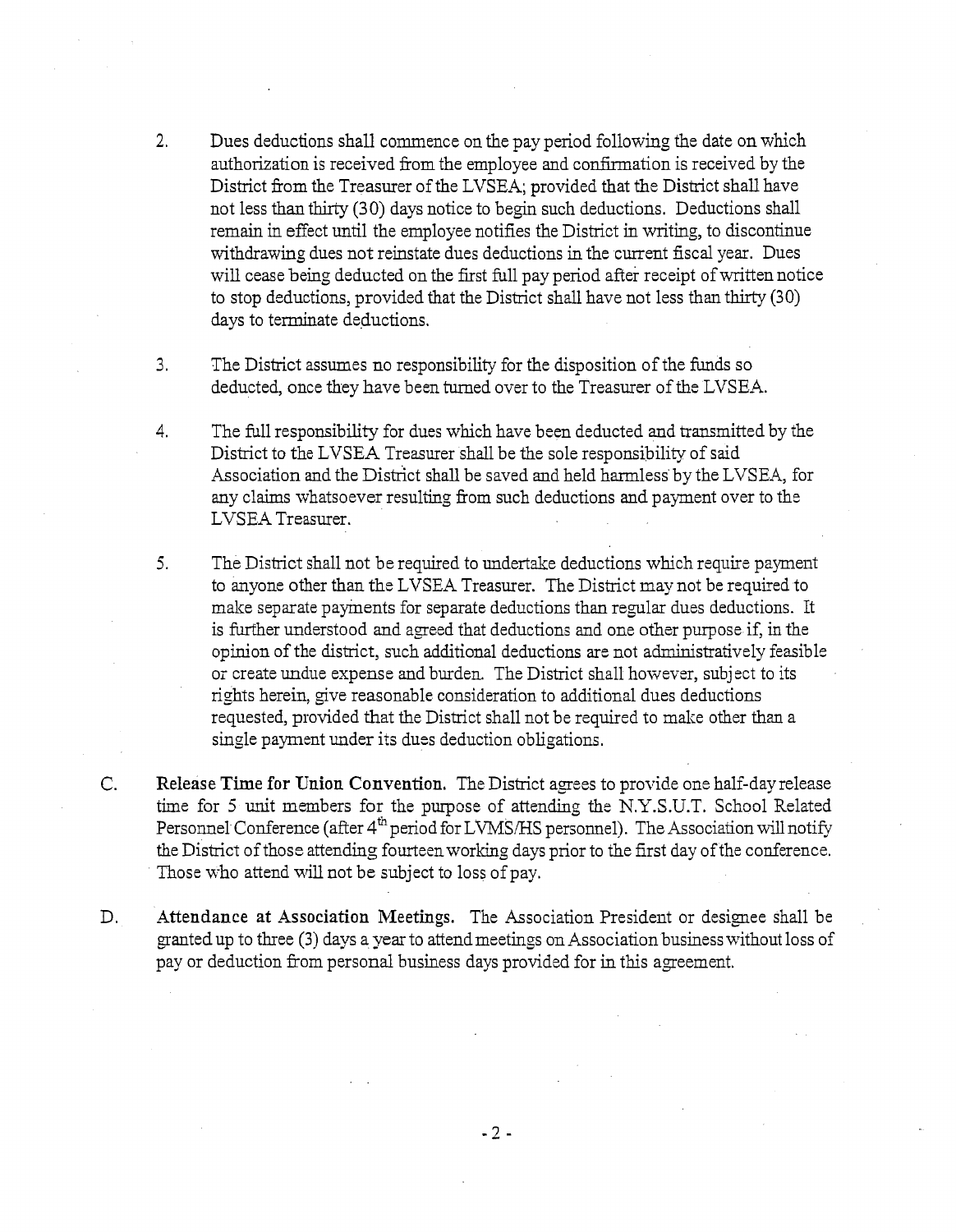## **ARTICLE IT**

#### GRIEVANCE PROCEDURE

An employee shall, at all times, be entitled, on request, to have present a representative of the Association when the employee is being formally reprimanded for the record following investigation. This does not include normal progress, performance and evaluation interviews or observations. All formal reprimands for any alleged infraction shall be made with due regard for individual privacy.

Employees shall have the right to present their grievance in accordance with the provisions herein, free from interference, coercion, restraint, discrimination or reprisal, and shall have the right to be represmted at all stages thereof. The representative shall be designated by the employee at the time the employee presents his/her grievance or at a subsequent date.

"Grievance" shall mean any claimed violation, misinterpretation or inequitable application of existing laws, rules, procedures, regulations, administrative orders of work rules to the extent provided by law or the provisions of this agreement.

The filing or pendency of any grievance shall, in no way, operate to impede, delay or interfere with the right of the Board of Education to take the action complained of, subject, however, to the final decision of the grievance.

Step 1.  $\Delta$ ny grievance under this Agreement between an employee or employees 2nd the District shall be settled in the first instance by the employee involved and his Association Representative, if requested by the employee, with the local school Principal. A grievance submitted to the Principal in writing shall be answered by the Principal in writing within 10 school days from the time the grievance was received by the Principal.

> No grievance shall be filed later than thirty (30) school days (excluding July and August) after the event constituting the alleged violation became known or should have become known to the grievant.

Step 2. In the event the grievance is not resolved under Step 1, the employee or the Association through its Grievance Committee, at the employees's request, (with the consent of the Association) may, within six school days from the date of the written answer, take up such grievance with the Superintendent.

> Association-District, or District-Association grievance, under this Agreement, may be presented in writing in Step 2.

> > $-3 -$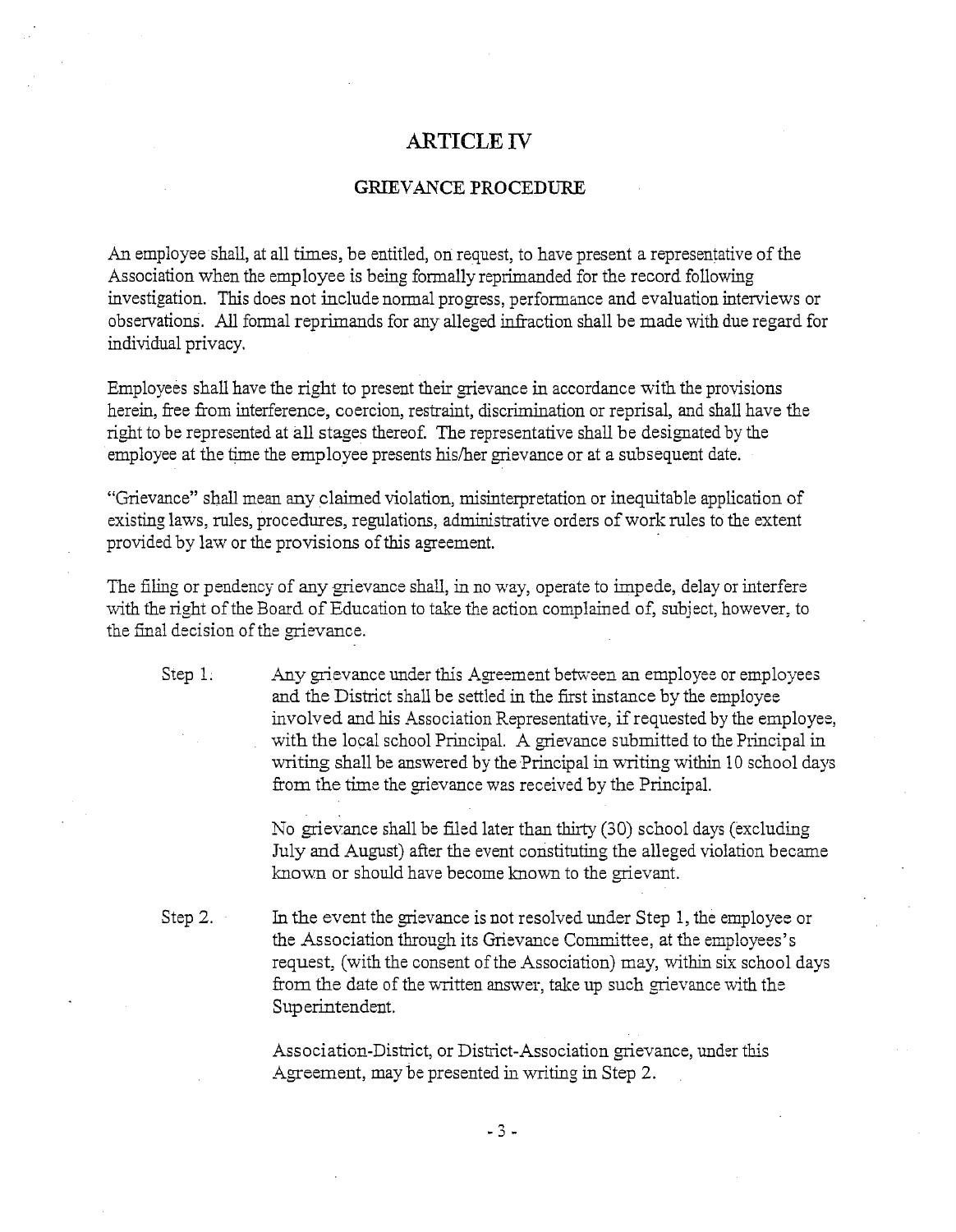The Superintendent or the Association, after informal hearing when requested, (at which the employee and his representative may appear and present oral and written statements or arguments), shall answer in writing within ten school days of receipt of the grievance, or ten school days of the hearing, if later.

Step 3.

A grievance which is not adjusted under Step 2 may, at the request of either party, within two weeks of the Step 2 answer, be promptly submitted to arbitration. Selection of an arbitrator shall be made pursuant to the Voluntary Labor Arbitration Association.

The District and the Association (or Employee, where not represented by the Association in the proceeding), shall bear equally the customary costs of the Arbitrator and A\_4A fees.

The Arbitrator's decision shall contain findings of fact, conclusions and advisory recommendations. He shall have no power to add to or modify or .otherwise alter the provisions and intent of the Contract.

## **ARTICLE V**

#### SICK **LEAVE**

The employee (Part and Full Time) shall be eligible for sick leave annually to be credited at the beginning of the school year. To be eligible, the employee must work the first day. New employees will receive one sick day per month credited at the beginning of the month for the first year. The employee may use prior accumulated sick leave, except that, in no case, may an employee carry into a new year more than fifty (50) days cumulative leave. Effective July 1, 2003 an employee may accumulate 60 days sick leave for carryover into the following year. Effective July 1, 2004 an employee may accumulate 70 days sick leave for carryover into the following year. Effective July 1, 2005 an employee may accumulate 80 days sick leave for canyover into the following yezr.

A. . Pro-rated Sick Leave. Sick leave shall be prorated in accordance with the following schedule:

| Days Worked | Days of Sick Leave Entitlement |
|-------------|--------------------------------|
|             |                                |
| 170 or more | 10                             |
| 150-169     |                                |
| 130-149     |                                |
| 110-129     |                                |
|             |                                |

 $-4-$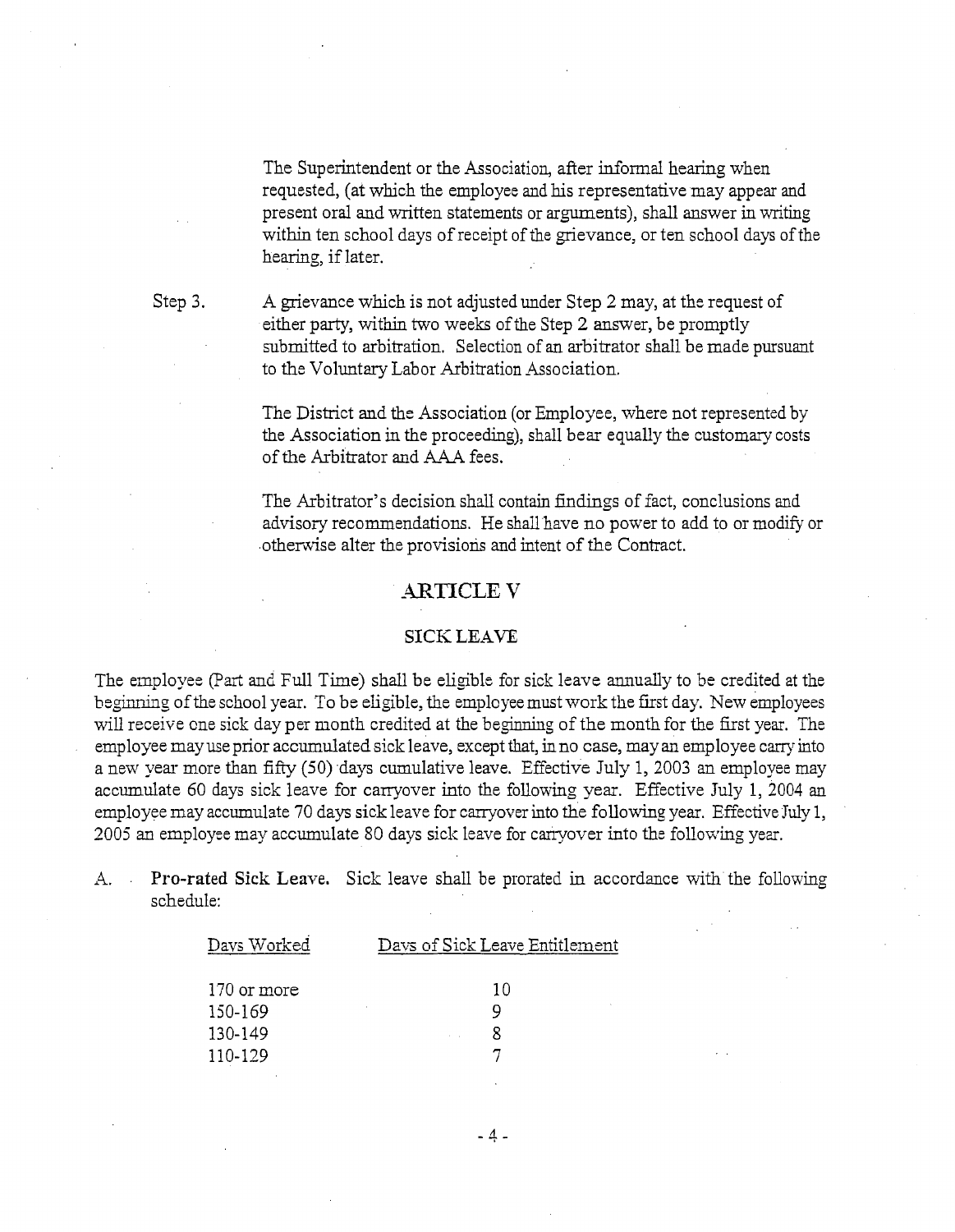- B. Explanation of Absence. On returning fiom absence of four or more school days, the employee shall p rovide a medical r eport establishing fitness for resumption of duty, if requested by building principal.
- C. Sick Leave Bank. In each year of the contract the District shall establish a bank of 150 days of sick leave for the unit. On July 1 of each contract year the bank will be replenished to 150 days. An employee would be eligible to draw sick days from the bank after such employee has exhausted his/her accumulated sickleave and five (5) additional school days have passed. This five (5) day waiting period may be waived upon mutual agreement between the Superintendent and the President of the Association. No employee may draw more than forty-five (45) days from the Sick Leave Bank. This maximum may be waived by mutual agreement between the Superintendent and the President of the Association.
- D. Family Illness. An employee may use sick leave in the event that illness of amember of the immediate family (spouse: child, parent, grandparent, brother or sister, mother-in-law, fatherin-law, or relative living in the household of the employee) necessitates the employee's absence from work.

## **ARTICLE VI**

#### PERSONAL LEAVE

Each employee, except those in their first year of employment with the District, upon prior request to the Superintendent or Assistant Superintendent, shall be granted up to three paid personal business days. Prior request will be waived in case of emergency.

- A. Personal Leave before Holiday. Paid personal business days provided for in this agreement may not be taken either the day before or the day after vacation periods and/or holidays without the prior, written approval of the Superintendent of Schools or his Designee. Where an emergency necessitates the taking of apersonal day, either the day before or the day after a vacation period or holidzy, approval may be given after the day is taken.
- B. Bereavement Leave. For each absence due to the death of a spouse, child, parent, grandparent, brother or sister, mother-in-law or father-in-law, or other relative living in the household of the employee represented by the bargaining unit, the Superintendent or his Designee shall grant reasonable leave, up to five days, without loss of pay.
- C. Unused Personal Days. Unused personal days may be converted to accumulated sick days, subject to the maximum allowable sick day accrual.

 $-5-$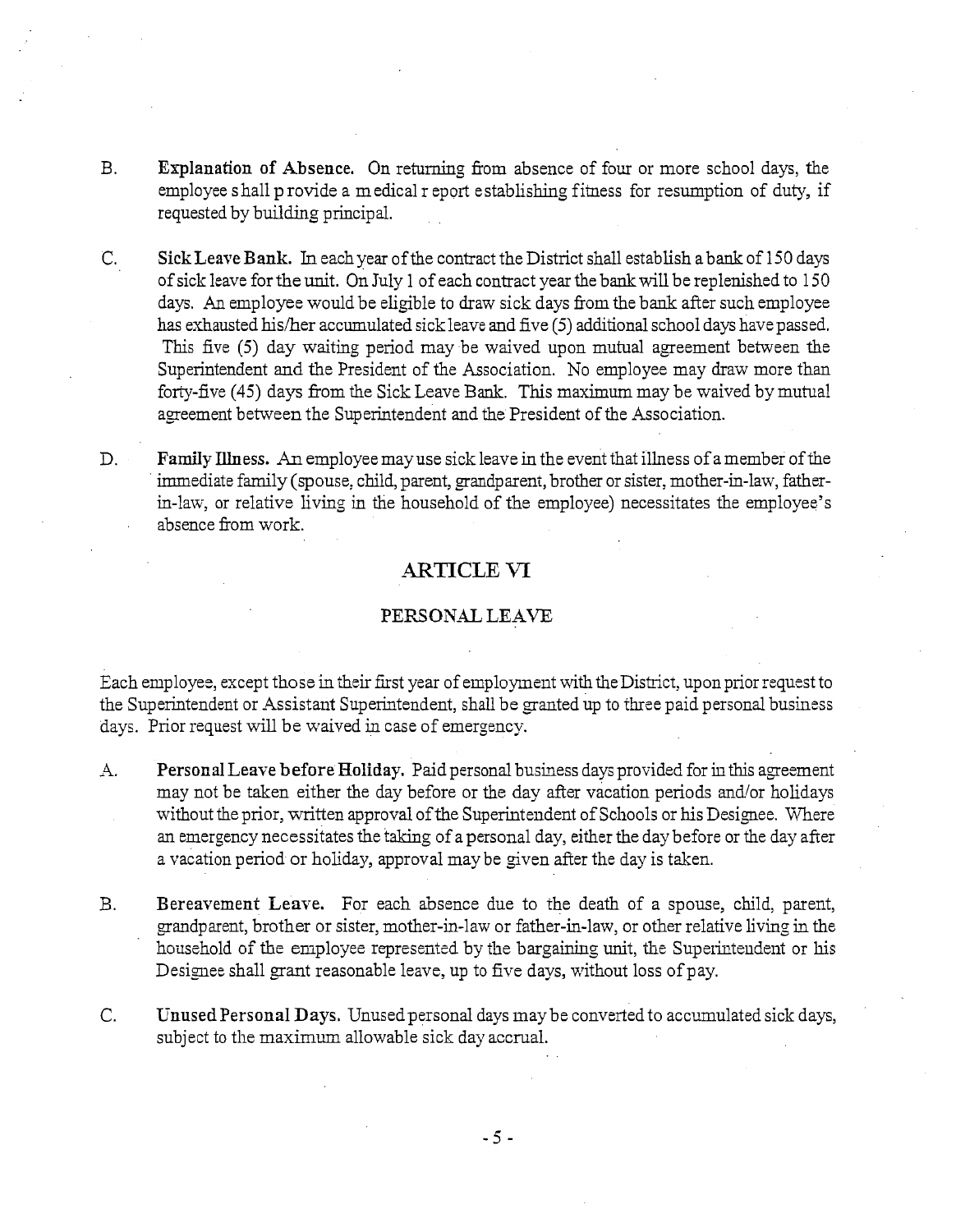# **ARTICLE VII**

#### EMERGENCY CLOSING OF SCHOOLS

In the event that schools are closed due to snow, ice or other hazardous conditions unit members shall receive full compensation for such days. In the event that such days are scheduled by the District to be made up, the District reserves the option of having unit members work on themake-up days.

## **ARTICLE VIII**

#### CH4NGE IN JOB DESCRIPTION

In the event of any change in job duties of a more than temporary or emergency nature, the Administration shall notify the President of the Chapter of such contemplated change. The Chapter shall be entitled to consultation with Administration upon such change if it is so desired.

A reasonable effort shall be made to notify bargaining unit members of their work assignments at the beginning of the school year. A reasonable effort shall be made to maintain that yearly assignment as the basic assignment for the school year. If a change gives rise to a dispute, the matter can only be brought to the Assistant Superintendent and, if necessary the Superintendent for resolurion.

Employees who are required to perform duties in a higher classification shall be compensated at the higher rate of compensation. Employees who perform substitute teaching duties shall receive compensation at the prevailing substitute pay or their own, whichever is greater.

## ARTICLE **IX**

#### WORK DAY/WORK YEAR

#### . Definition

1. Employees will work the number of hours per day as designated by the Administration. Full time employees are defined as employees who are scheduled to work 6<sup>1</sup>/<sub>2</sub> hours more per day for the full school year. Effective July 1, 2003, this shall be amended to 6% hours. Part-time employees are defined as employes who are scheduled to work iess than 6% hours per day and/or less than the full school year. . Effective July 1, 2003, this shall be amended to  $6\frac{3}{4}$  hours. The number of hours that each class of full-time employees work per day is shown in Note #1 of Appendix A.

*2.* Full-time employees will work the same calendar year as the teaching staff, Parttime employees will work on the days assigned by the District.

 $-6-$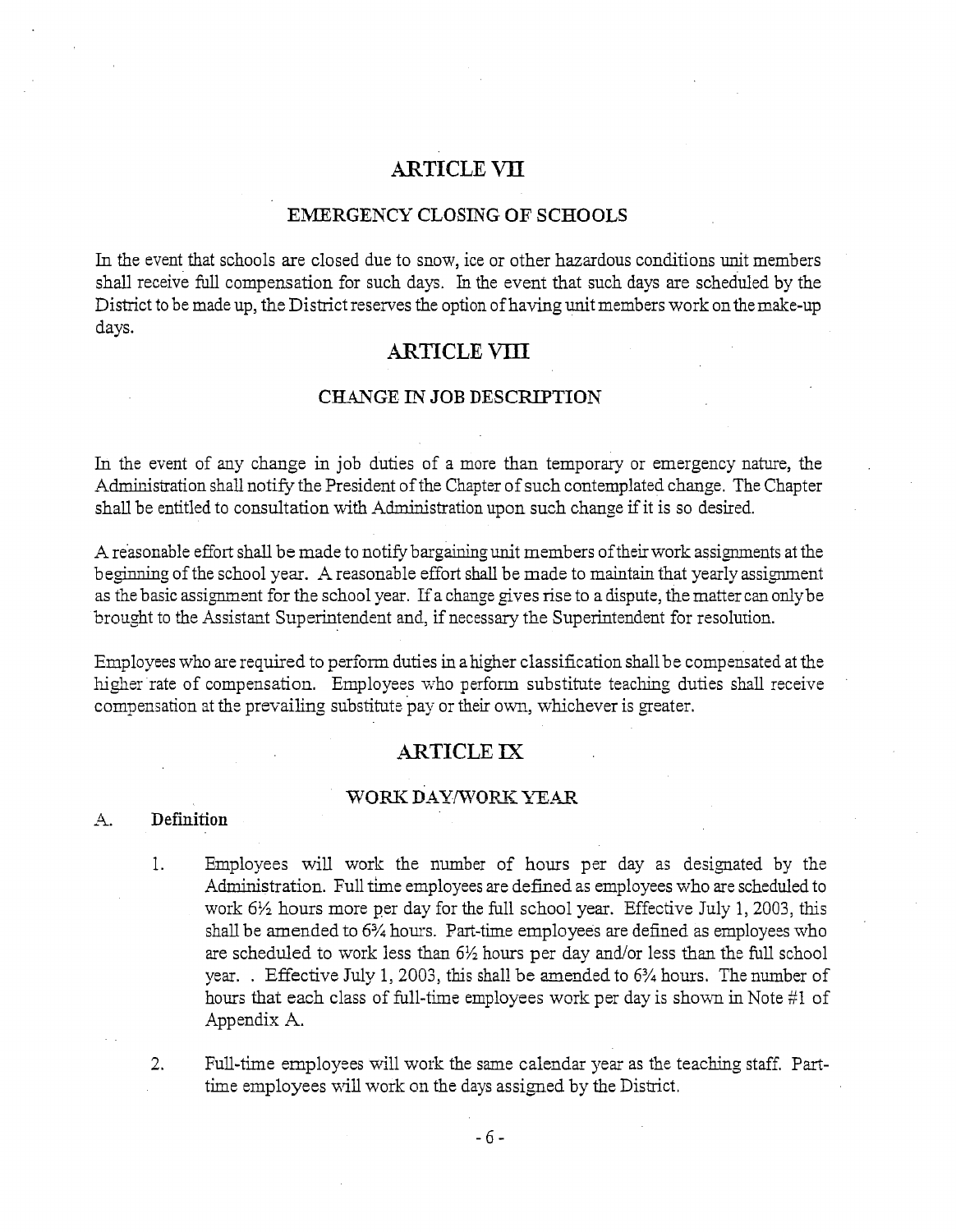- $B<sub>1</sub>$ Assignment of Days. Part-time employees shall not be required to work on any day at the beginning of the school year prior to the day that teachers report to school, nor more than two days after the last day teachers are required to be in school. In addition, part-time employees shall not be required to report to work during the holiday periods of Christmas, Thanksgiving and Easter or the February Recess. The District shall retain the right to assign part-time employees reasonable duties, other than their regular duties, on days when school is not in session. However, in determining the days to be worked, employees may not be required to work on days when no other school employees are working.
- $\mathbf{C}$ . Lunch Break. Unit members who work five hours or more per day shall receive a 30minute duty free unpaid lunch period.
- $D<sub>1</sub>$ Sick Leave, Personal Leave **and** Emergency Closing. Put-time employees will be paid the amount they normally would em on those days.
- Reappointment Notification. The district shall make its best efforts to notify unit members  $F_{\rm{c}}$ of their next year's assignment no later than June 20" of the preceding year. The district of their flext year's assignment no later than June 20 of the preceding year. The district<br>retains its right to reassign staff based upon program need. Special circumstances including<br>situations in which the District's ne retains its right to reassign staff based upon program need. .Special circumstances including a unit member's performance has not been assessed as of June  $15<sup>th</sup>$ .
- $F_{\perp}$ Manner of Payment. Full-time employees shall be paid on the same day that members of the teaching staff are paid. Part-time employees shall submit time-cards and be paid for those hours at the end of the following pay-period.

## **ARTICLE X**

#### CONFERENCE ATTENDANCE

For conference days outside the school, SRPs may be considered for attendance at the discretion of the building principal.

## ARTICLE Xi

#### **RETIREMENT**

A. The District will comply with Employee and Teacher Retirement System requirements.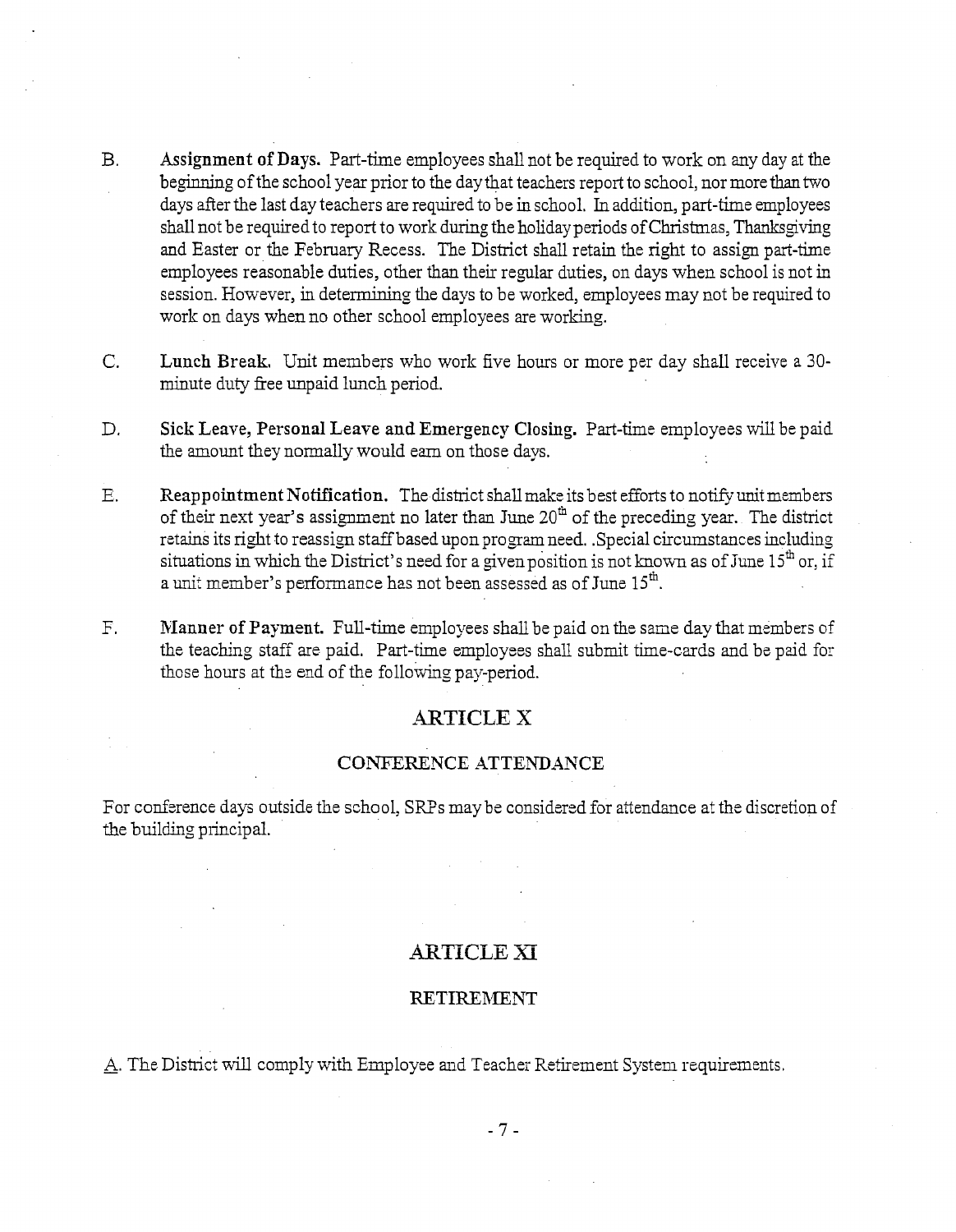B. Retirement Incentive  $- A$  retirement incentive shall be offered to members of the bargaining unit subject to the following:

a. C onditions  $-$  T he r etirement incentive shall a pply o nly to those r esignations for the purpose of retirement filed with the district during the following periods:

prior to January 15,2004 for retirements effective June 30, 2004

and

prior to January 15,2006 for retirements effective no later than June 30,2006

b. Eligibility

1. Age 55 or greater by the effective date of retirenent

2. Ten (10) years of credited service with the NYSERS or WSTRS

3. Ten (10) years of credited service in Locust Valley CSD

c. Incentive amounts – The incentive will be 2% of the final earned salary earned in the previous 12 months of service, not including paid overtime or extra services provided to the district, multiplied by the number of years of service in Locust Valley CSD. The incentive shall be subject to a maximum payment of \$6,000.

Payment shall be made to the individual by July  $15<sup>th</sup>$  following the date of retirement

#### **-4FTICLE** *m*

#### POSTING OF VACANCIES AND NEW POSITIONS

The District shall post all vacancies for members of the bargaining unit in all buildings.

During the months of July and August, the District shall notify the President of the LVSEA SRP Unit of any vacancies in the unit.

## ARTICLE *TifII*  **COFFEE** BREAK

The District agrees that annual salaried and half-day  $(3-1/4)$  hours) members of the unit shall be entitled at a reasonable time to a fifteen minute coffee break during the school day.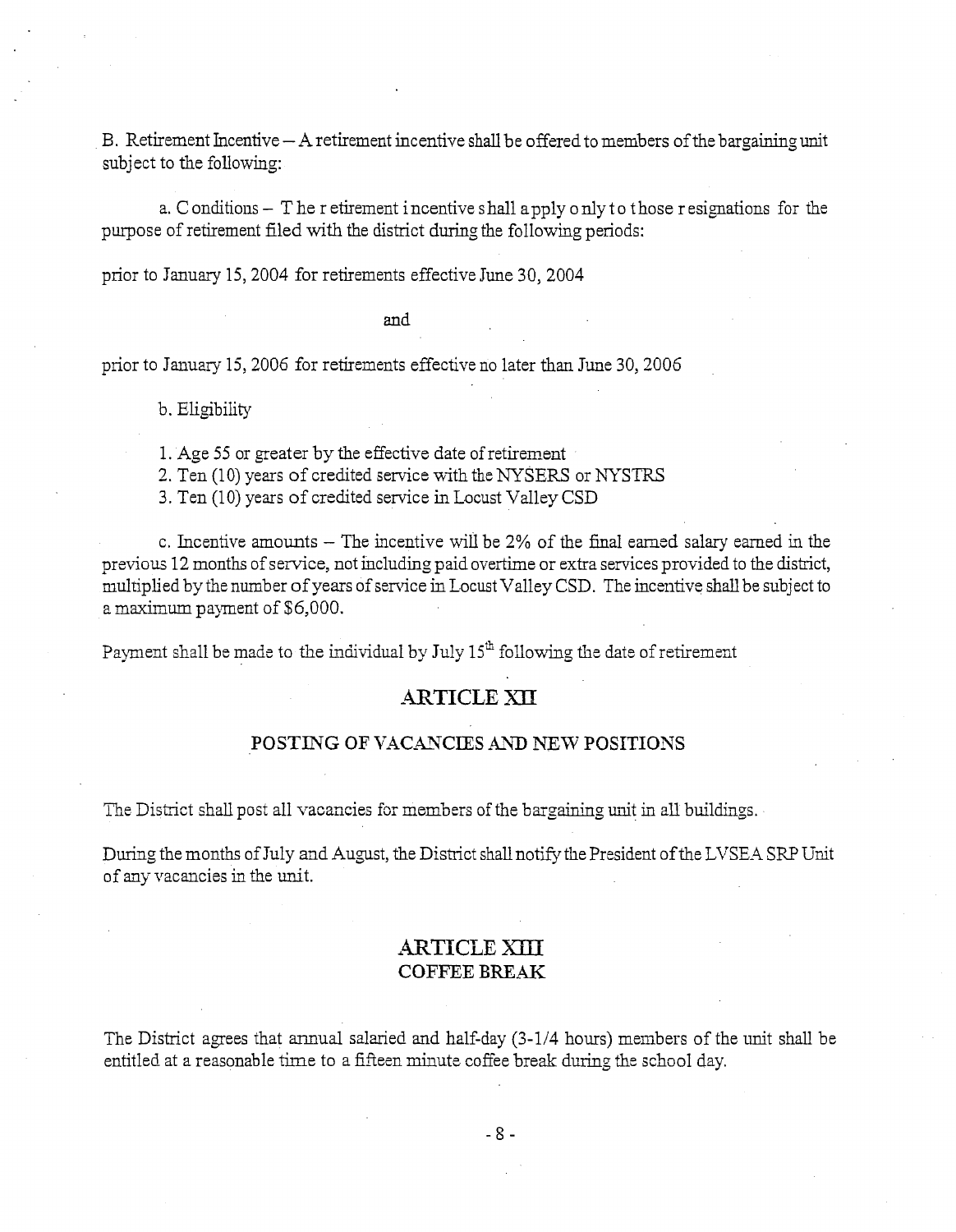## ARTICLE XIV

#### . . RECALL **PROCEDURE**

In the event employees covered by this contract have been excessed from their positions, they shall be recalled to employment for similar positions in the unit on the basis of the following procedures:

- 1. Full-time employees will be regarded separately from part-time employees. h assessing seniority, a part-timer who becomes full-time retain one-half his or her years in the unit; a full-timer who becomes part-time will retain all of his or her years in the unit. An employee excessed from a part-time position is only eligible for recall to a part-time position. An employee excessed from a full-time position is only eligible for recall to a full-time position.
- 2. An employee will have seniority and "bumping rights" only within his or her specific job category. For the purpose of seniority determinations, the following specific job categories are recognized: Attendance Assistant, Library Aide, Language Arts Assistant, Teaching Assistant: Ossining Tutor, Computer Lab Assistant, Security Aide (Watchperson), Tutorial Assistant, A.L.P., Full-time Monitor (Buildig Aide), Part-time Monitor. (See appendix G). The creation of a new job category, such as might become necessary with the creation of a new position, must have joint approval of the assistant superintendent and SRP President.
- $3.$ An employee's seniority will be determined by the total years of employment in the SRP unit, subject to the provisions of  $#1$  above. An employee will have "bumping rights" only within his or her current job category, and not in *any* previously held job categories.
- 4. The last person excessed from a position within a specific job category shall be the first person offered re-employment in avacancy within the same category which may have been created as a result of resignation, termination or the creation of a new position.

If the first person offered the vacancy does not elect to accept, it shall be then offered to the next person in line within the same job category, based on the sequence of excessing and under the same conditions described above.

Once individuals have refused re-employment on this recall procedure, they shall have no further claim to any position that might become available.

An individual's recall rights under this contract shall be limited to six years from the date of excessme.

5. Any category of School Related Personnel employment which requires State Education Department Certification or Civil Service Certification, shall be filled on a recall only by an individual holding or eligble for that certificate.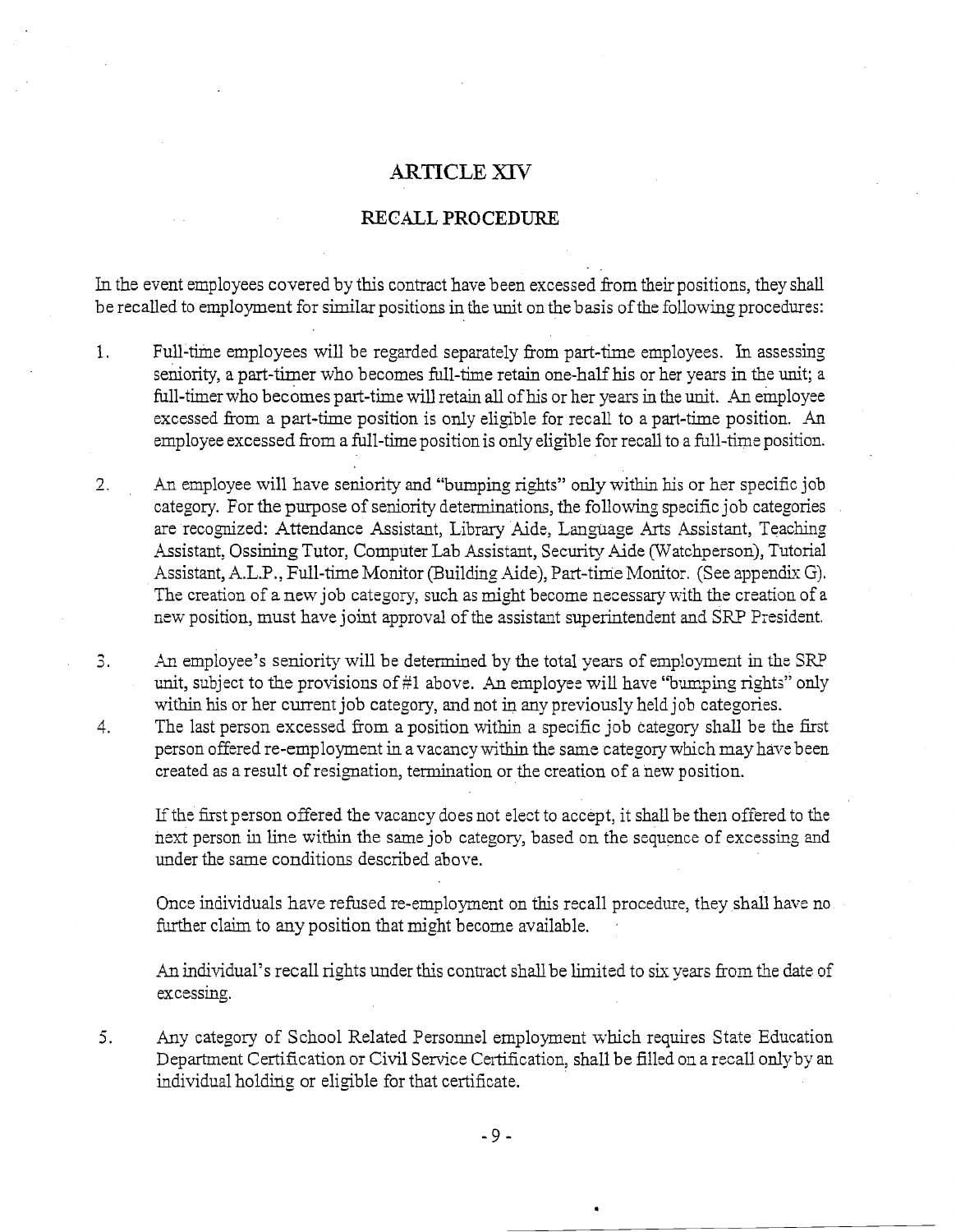6. It is understood that the District reserves the right to excess positions based on the job category and that the individual with the least seniority in that specific job category shall be the person to be excessed.

## **ARTICLE** *XV*

. .

#### **COMPENSATION**

- A. **Salary.** Salaries for full-time employees will be governed by the schedules of annual salaries at Appendices A, C, E and G. Salaries for part-time employees will be governed by the schedules of hourly rates at Appendices B, D, F and H. The applicable schedules are as follows:
	- 1. Effective July 1, 2002 the salary schedule for full-time employees and part-time employees shall be increased by 3.3%. Salary schedules for the fiscal year July 1, 2002 to June 30,2003 are shown at Appendices A **8;.** B.
	- **2.** Effective July 1 , 2003 the salary schedules shall be increased by 3.4%. Salary schedules for the fiscal year July 1,2003 to June 30,2004 are shown at Appendices C  $&D$ .
	- 3. Effective July 1, 2004 the salary schedules shall be increased by  $3.5\%$ . Salary schedules for the fiscal year July 1, 2004 to June 30, 2005 are shown at Appendices E  $&$  F.
	- 4. Effective July 1, 2005 the salary schedules shall be increased by  $3.5\%$ . Salary schedules for the fiscal year July 1,2005 to June 30,2006 are shown at Appendices G&H.
- B. **Longevity.** Full-time and Part-time employees in a position represented by this bargaining unit who have completed five (5) or more years of service in the District shall receive a longevity payment in accordance with the rates that appear on the bottom of the salary schedules in Appendices A through H. In addition, a second longevity payment will be made to full-time and part-time employees in position who have completed ten (10) or more years of service in the District in accordance with the same rates on the bottom of the salary schedules. A third longevity payment will be made to full-time and part-time employees in position who have completed fifteen (15) or more years of service in the District in accordance with the same rates as longevity 1 and longevity 2. Part-time employees will have the amount shown on the appropriate longevity schedule added to their hourly rate. Full-time employees will receive the dollar amount shown on the full-time schedule over their standard annual salary. All longevity bonuses will be added after the salary increments have been calculated.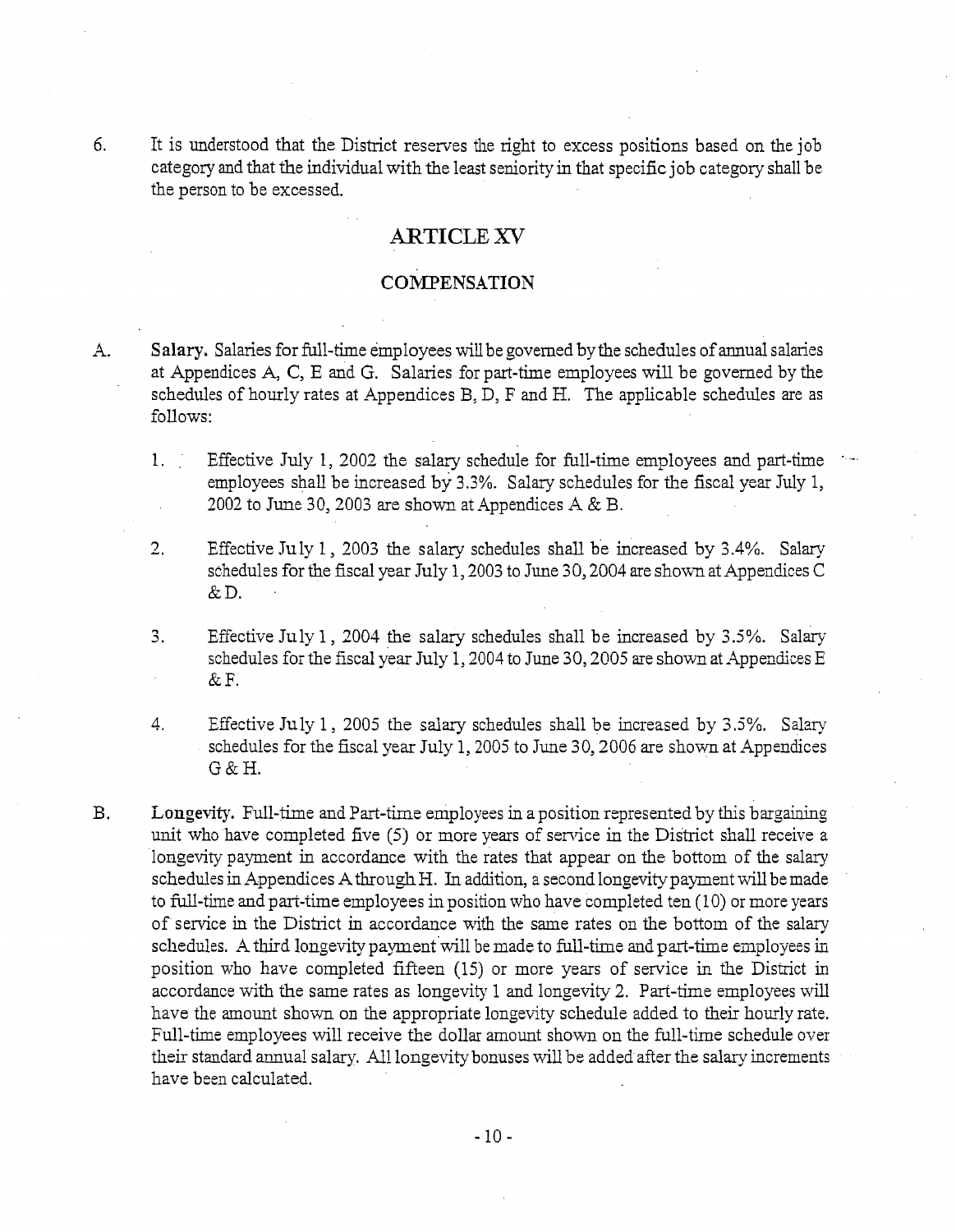- C. New Employees. Individuals hired between September 1 and January 31 of a given school year shall receive their scheduled increase at the beginning of each succeeding school year (September 1). Individuals hired between February 1 and June 30 of any given school year shall receive their first scheduled increase onFebruary 1, immediately following the date of hire. Thereafter, they shall receive any scheduled increase at the beginning of each succeeding school year.
- D. Change of **Category.** A unit member who moves from one category to another shall be placed at the step of the new category closest in pay to the step of the old category provided that the unit members has at least three years of service in the school District.

### **ARTICLE** XVI

#### **FRINGE BENEFITS**

#### A. **Health Insurance.**

- 1. The District agrees to pay for the premium cost of the various options of the N.Y.S. Health Insurance Program in its present form or as it may be amended in accordance with an employee contribution rate of 5% of the total premium for full time unit members through June 30,2000. The actual dollar amount of the contribution will be determined when the premium is determined on January  $1<sup>st</sup>$  of each year.
- 2. Effective July 1, 2000, the employee contribution rate for full time unit members shall be 7% of the total premium for family coverage, and 10% of the total premium for individual coverage. For employees hired on or after July 1,2003, the przmium contributions will be **as** follows:

Effective July 1,  $2003 - 8\%$  family,  $11\%$  individual Effective July 1,  $2004 - 10\%$  family,  $12\%$  individual

3. Effective July 1, 2000, the District will provide health insurance for part-time SRP unit members who work a minimum of six hours per day for ten months per year under the following conditions: (a) part-time employees who have completed a minimum of two years of District service will be eligible for individual coverage only, commencing the month following the two year anniversary; (b) the District will contribute 50% toward the premium for the individual coverage and the employee will pay the additional 50%; (c) part-time employees provided this coverage will not be eligible to continue this coverage into retirement; and (d) part-time employees who elect to take these health insurance benefits will forego retroactive payments for the 1995-99 school year.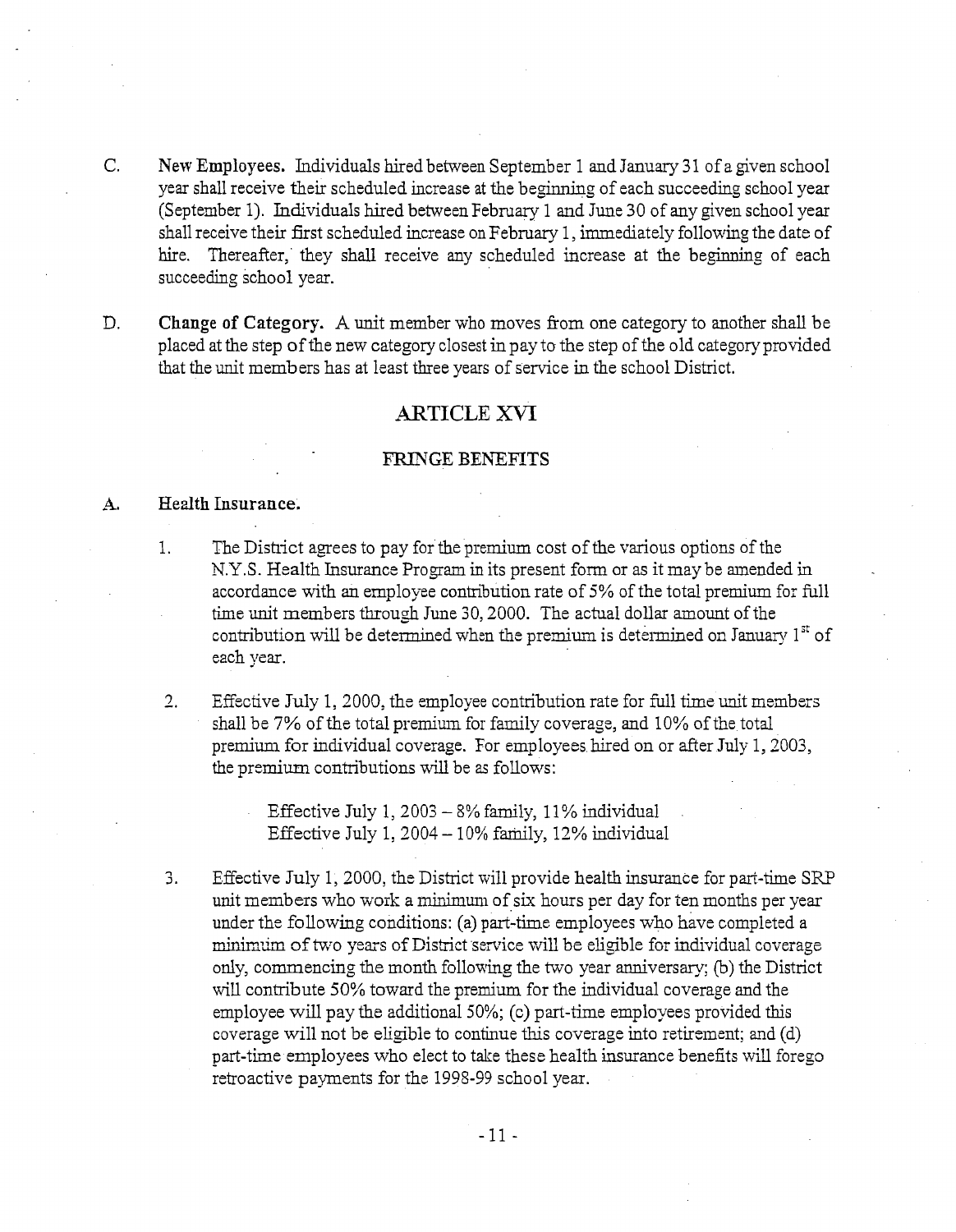- 4. Should a current part-time unit member obtain a full-time position within the unit, that member will pay the 7%-family and 10%-individual rates.
- B. Dental. The District agees to pay the premium costs for full-time employees for the Dental Plan available to the Secretarial and Custodial personnel based on an employee contribution of \$4.14 per month in each of the three years of this Agreement. Only individual coverage will be available to unit members.
- C. Life. The District agrees to pay 100% of the premium costs for term life insurance for full time employees on the following schedule:

| First Year Employee   | $$2,000$ Policy  |
|-----------------------|------------------|
| Second Year Employees | \$5,000 Policy   |
| All other Employees   | $$10,000$ Policy |

The District shall provide \$1 0,000 of life insurance to part-time employees with at least 10 years of service in the District, provided they were employed for an average of 4 hours per day over the 10 yezr period.

- D. Section 125 Plan. The District shall make available to unit members a Section 125 plan for purposes of payment of health and dental insurance premiums.
- E. Retirement Plan. Eligible unit members shall be covered under the retirement plan known as 41j.
- F. Tax Deferred Programs Unit members shall be allowed to participate in the District's tax sheltered annuity program (IRS Section 403-B) and Deferred Compensation Program (IRS Section 457) as long as such programs are available to other employee groups in the District.

## ARTICLE XVII

### EDUCATION INCENTIVE

Members of the unit who successfully complete two  $(2)$  credits of approved in service coursework will be awarded one (1) additional step on the salary schedule. (Unit members already at or beyond top step will be given a stipend equal to the numerical difference between the next to last and the last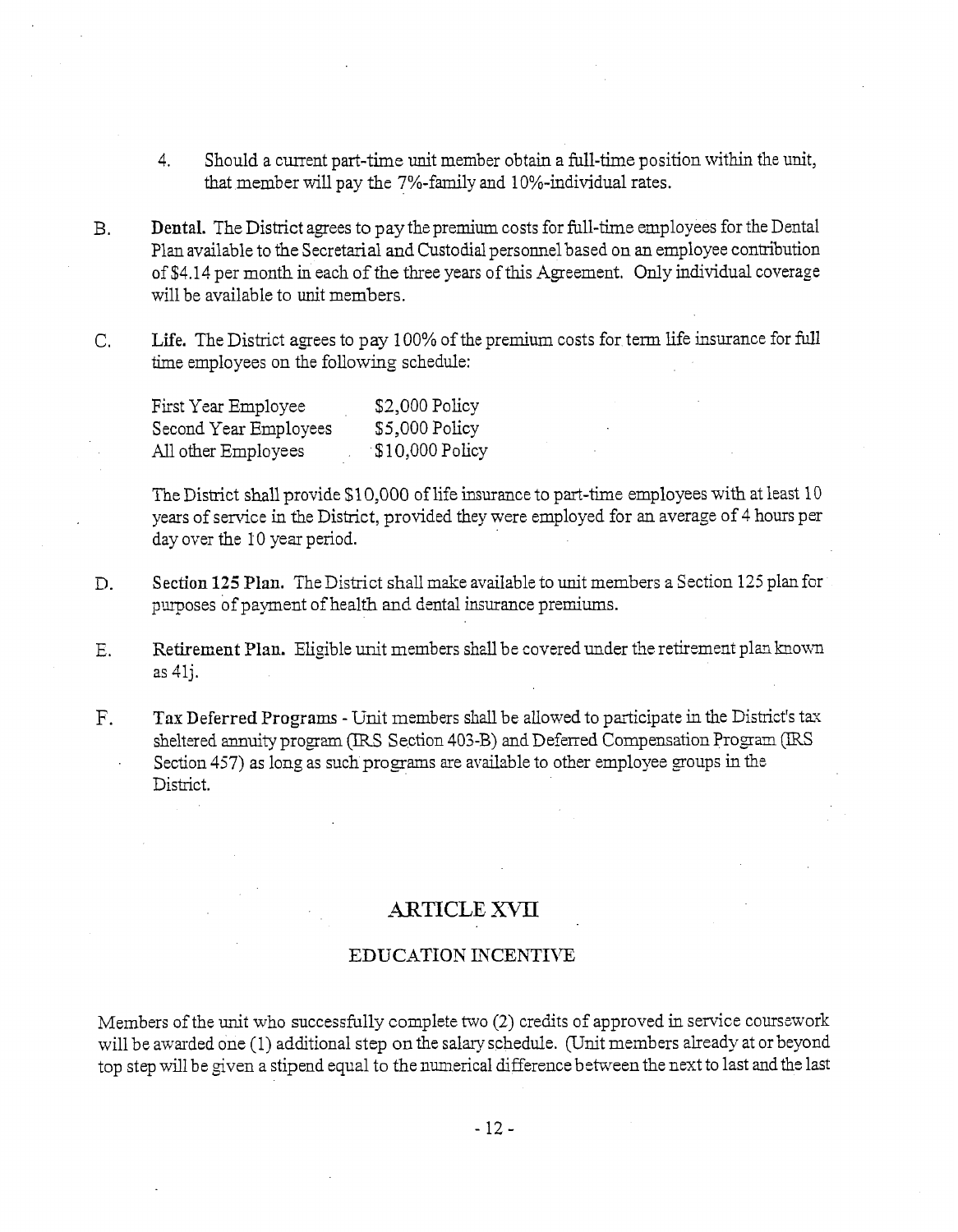step in their class on the salary schedule at the time the salary increase is to take effect. Once determined for the employee, this amount will b e constant from year to year and w ill not b e considered part of the base salary.) The coursework will be offered through DISC and at least one course applicable to salary enhancement will be offered to unit members each semester, subject to minimum enrollment requirements. Consideration will be given to granting credits for work completed outside the DISC framework. However, applying a course (DISC or otherwise) toward salary enhancement will be predicted upon the employee having obtained prior approval of the Superintendent or his/her designee; and both the determination of approval and the amount of credits granted will be at the discretion of the district. No employee will be entitled to more than one Education Incentive step increase in the period covered by this contract. The program will begin the semester following the semester in which the contract is ratified. The step increase will become effective at the beginning of the semester following the completion of the credit requirements.

### **ARTICLE** -XVID

#### DISC COMMITTEE

The Chapter shall appoint a designee to sit on the DISC committee to assess and give input on inservice course offerings for unit members. There shall be a sub-committee of DISC created consisting of designees of the Association and the District, for the purpose of developing SRP inservice programs.

Course offerings will be based upon the recommendations of the joint sub-committee.

### ARTICLE XIX

#### MEETINGS BETWEEN UNIT MEMBERS AND SUPERVISORS

-4 supervisor seddng a conference with a unit member will indicate in advance the subject to be discussed. In the event that such conference is of a disciplinarynature the unit member shall be so informed and shall have the right to be accompanied by a representative of the Association.

### **ARTICLE** XX

#### COMMITTEE WORK

When a unit member serves as a member of a committee, such unit member shall be compensated at the same rate as other cormnittee members (currently \$15 per hour).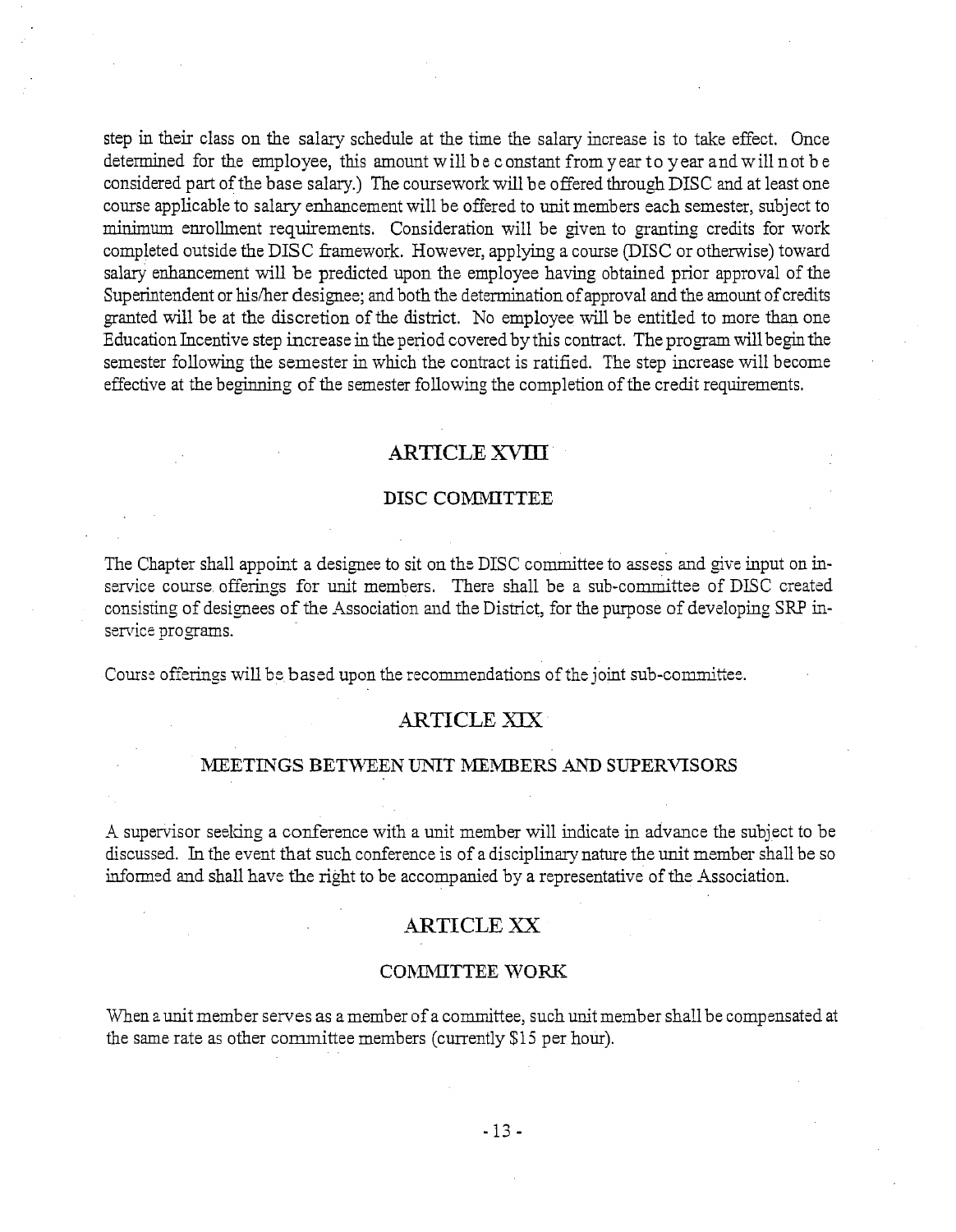# ARTICLE XXI

#### DURATION OF AGREEMENT

This Agreement shall commence July 1, 2002 and shall continue in full force and effect until Midnight, June 30, 2006.

## ARTICLE XJX

#### FULL SETTLEMENT

The parties recognize that this agreement is the result of professional negotiation between them is intended to be in full settlement of all issues respecting salaries, hours and other items and conditions of employment and all other matters which are the subject of professional negotiation. Therefore, each of the parties, for the life of this Agreement, agrees that, except as legallyprovided, the other shall not be obligated to negotiate collectively with respect to any issue on salaries, hours or other items and conditions of employment not specifically referred to or covered in this Agreement, even though such subjects or matters may not have been within the knowledge or contemplation of either or both parties at the time they negotiated or signed this Agreement.

 $-14-$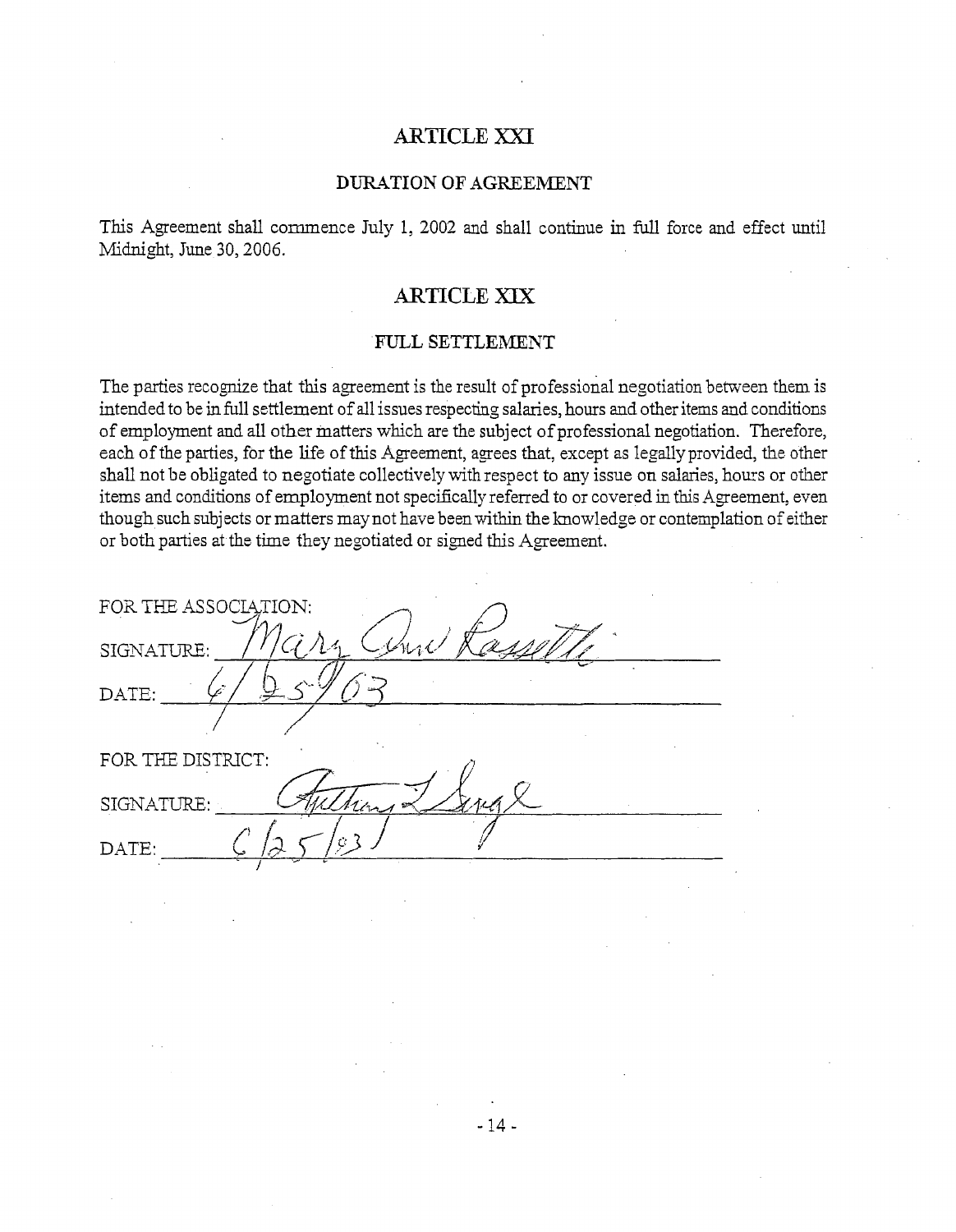# APPENDIX **A**

# FULL-TIME ANNUAL SALARIES

## JULY **1,2002** - JUNE **30,2003**

|                |               | $0.0111, 4002 - 0.0150, 300, 4003$ |           |               |
|----------------|---------------|------------------------------------|-----------|---------------|
|                | Instructional |                                    | Tutorial  |               |
|                | Assistant     | Watchperson                        | Assistant | Building Aide |
| Step           | Class II      | Class II                           | Class IV  | Class V       |
| 1              | \$12,812      | \$16,450                           | \$16,000  | \$13,852      |
| $\overline{2}$ | \$13,235      | \$16,989                           | \$16,626  | \$14,120      |
| 3              | \$13,658      | \$17,531                           | \$17,254  | \$14,388      |
| 4              | \$14,085      | \$18,071                           | \$17,881  | \$14,652      |
| 5              | \$14,510      | \$18,608                           | \$18,507  | \$14,920      |
| 6              | \$14,868      | \$18,928                           | \$18,859  | \$15,279      |
| $\overline{7}$ | \$15,378      | \$19,614                           | \$19,548  | \$15,791      |
| 8              | \$15,968      | \$20,555                           | \$20,292  | \$16,249      |
| 9              | \$16,656      | \$21,055                           | \$20,792  | \$17,076      |
| 10             | \$17,525      |                                    |           | \$18,017      |
| 11             | \$18,269      |                                    |           | \$18,988      |
| 12             | \$18,960      |                                    |           | \$19,842      |
| 13             | \$19,932      |                                    |           | \$20,696      |
| 14             | \$20,903      |                                    |           | \$21,552      |
| 15             | \$21,875      |                                    |           | \$22,037      |
| 16             | \$22,375      |                                    |           | \$22,537      |
| Longevity:     | \$606         | \$677                              | \$629     | \$677         |

Number of Hours Work Per Day (F.T.) (Does Not Include Paid Lunch)

| Class $\Pi$                 | $6\frac{1}{2}$ hours    |
|-----------------------------|-------------------------|
| Class $\scriptstyle\rm III$ | $7\,\frac{1}{4}$ hours  |
| Class IV                    | $6\frac{3}{4}$ hours    |
| Class V                     | $7\,\mathrm{\AA}$ hours |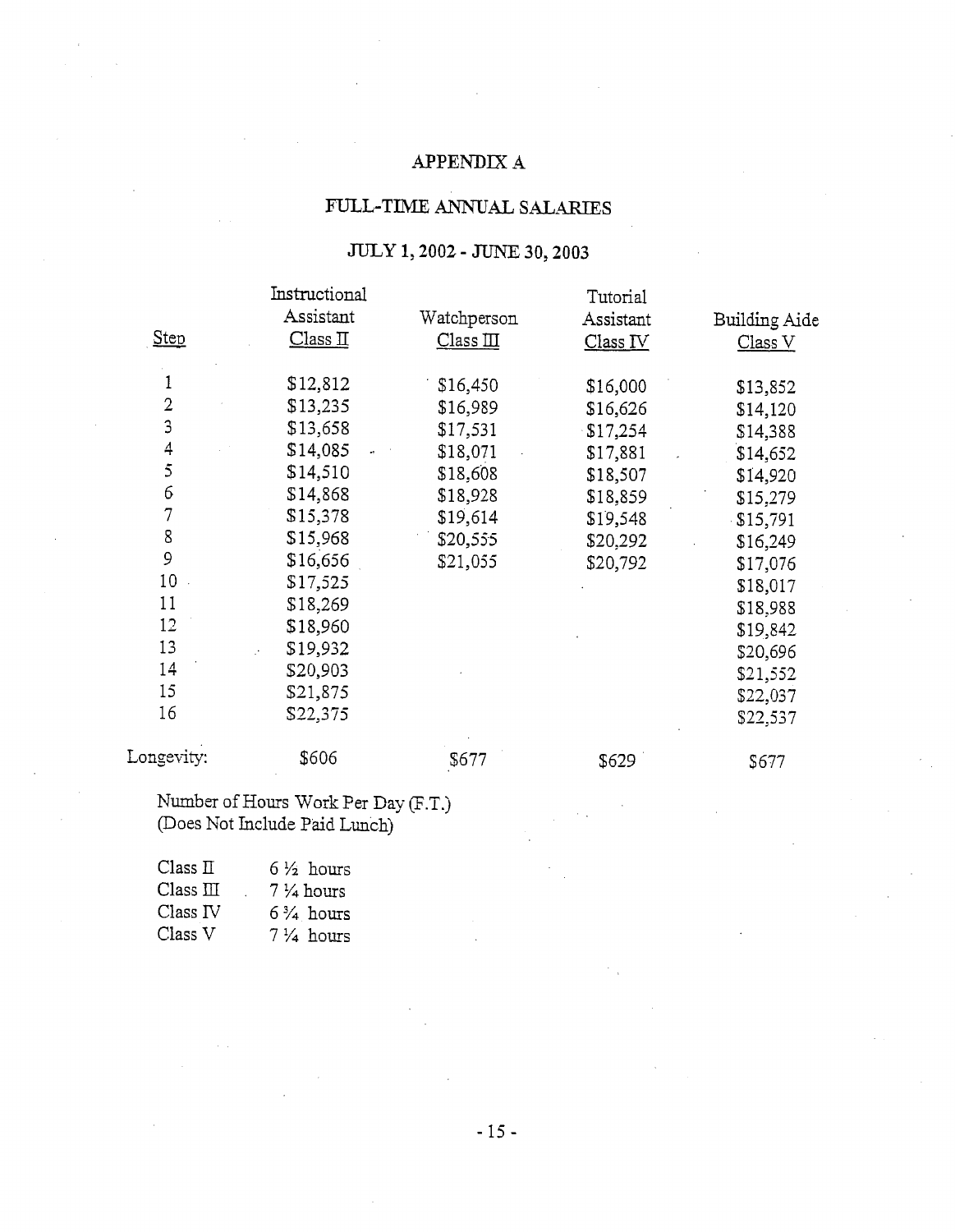# APPENDIX B

## PART-TIME HOURLY RATES

|                | <b>Instructional Assistant</b> | School Monitor |
|----------------|--------------------------------|----------------|
| Step           | Class II                       | Class VI       |
|                |                                |                |
| $\mathbf{1}$   | 11.57                          | \$10.80        |
| $\overline{2}$ | 11.92                          | \$11.09        |
| 3              | 12.25                          | \$11.40        |
| 4              | 12.58                          | \$11.67        |
| 5              | 12.92                          | \$11.99        |
| 6              | 13.30                          | \$12.21        |
| $\overline{7}$ | 13.60                          | \$12.52        |
| 8              | 14.09                          | \$12.98        |
| 9              | 14.64                          | \$13.23        |
| 10             | 15.28                          | \$13.50        |
| 11             | 16.08                          | \$13.76        |
| 12             | 16.90                          | \$14.31        |
| 13             | 17.44                          | \$14.86        |
| 14             | 18.00                          | \$15.41        |
| 15             | 18.54                          | \$15.96        |
| 16             | 19.04                          | \$16.46        |
| Longevity:     | \$0.50                         | \$0.50         |

# JULY **1,2002-** JUNE **30,2003**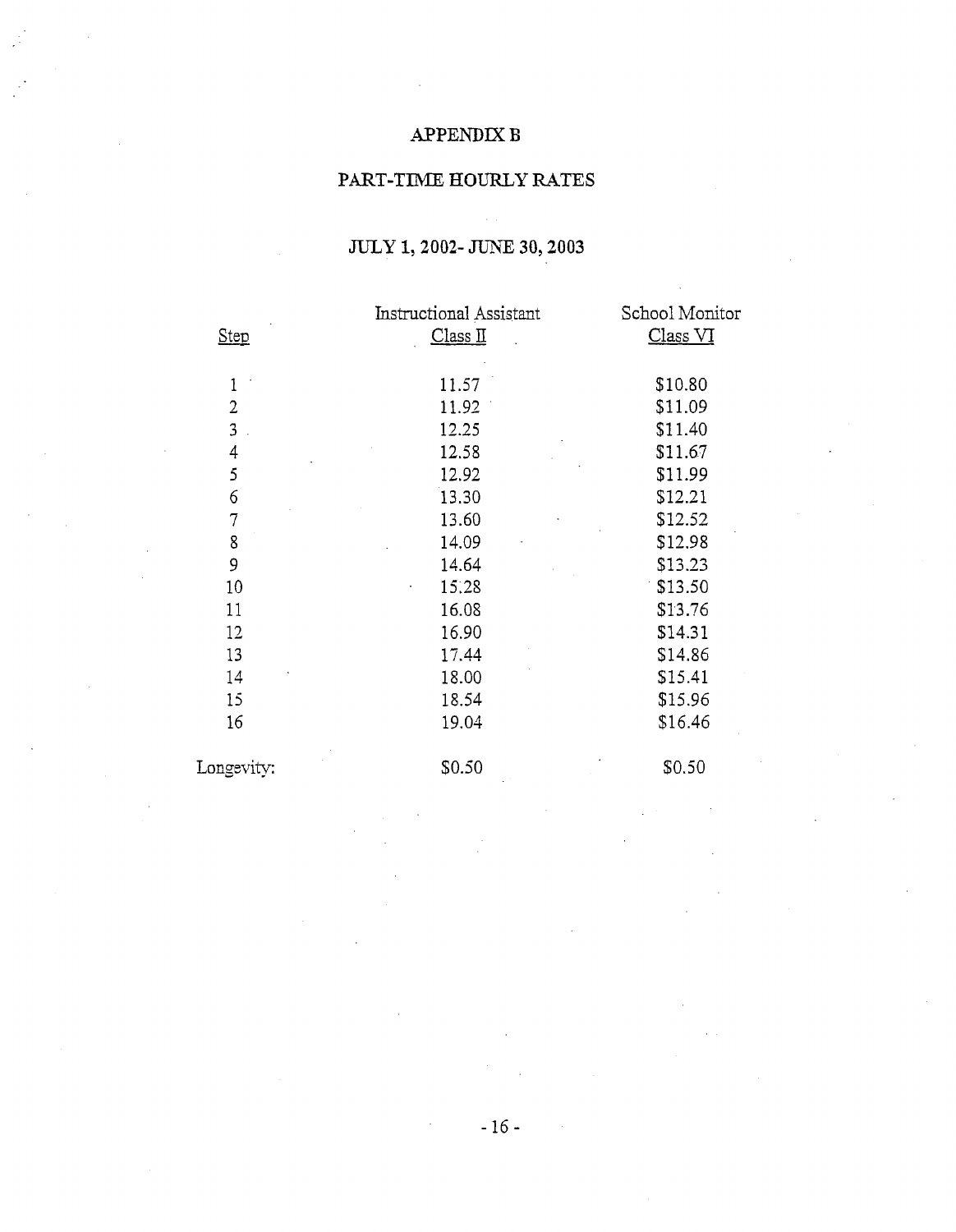## APPENDTX **C**

## FULL-TIME ANNUAL SALARIES

## *JULY* **1,2003** -JUNE **30,2004**

 $\hat{\mathcal{A}}$ 

 $\pm$ 

|                | Instructional |             | Tutorial  |               |
|----------------|---------------|-------------|-----------|---------------|
|                | Assistant     | Watchperson | Assistant | Building Aide |
| <b>Step</b>    | Class II      | Class II    | Class IV  | Class V       |
| 1              | \$13,248      | \$17,009    | \$16,544  | \$14,323      |
| 2              | \$13,685      | \$17,567    | \$17,191  | \$14,600      |
| 3              | \$14,122      | \$18,127    | \$17,841  | \$14,877      |
| 4              | \$14,564      | \$18,685    | \$18,488  | \$15,150      |
| 5              | \$15,003      | \$19,241    | \$19,136  | \$15,428      |
| $\epsilon$     | \$15,374      | \$19,572    | \$19,500  | \$15,798      |
| $\overline{7}$ | \$15,900      | \$20,281    | \$20,213  | \$16,328      |
| 8              | \$16,511      | \$21,254    | \$20,982  | \$16,801      |
| 9              | \$17,223      | \$21,771    | \$21,499  | \$17,657      |
| 10             | \$18,121      |             |           | \$18,630      |
| 11             | \$18,890      |             |           | \$19,633      |
| 12             | \$19,604      |             |           | \$20,516      |
| 13             | \$20,610      |             |           | \$21,399      |
| 14             | \$21,614      |             |           | \$22,285      |
| 15             | \$22,618      |             |           | \$22,786      |
| 16             | \$23,136      |             |           | \$23,303      |
| 17             | \$23,636      |             |           | \$23,803      |
| Longevity:     | \$626         | \$700       | \$650     | \$700         |

Number of Hours Work Per Day (F.T.) (Does Not Include Paid Lunch)

| Class II   | $6\frac{3}{4}$ hours |
|------------|----------------------|
| Class III. | $7\frac{1}{2}$ hours |
| Class IV   | 7 hours              |
| Class V    | $7\frac{1}{2}$ hours |
|            |                      |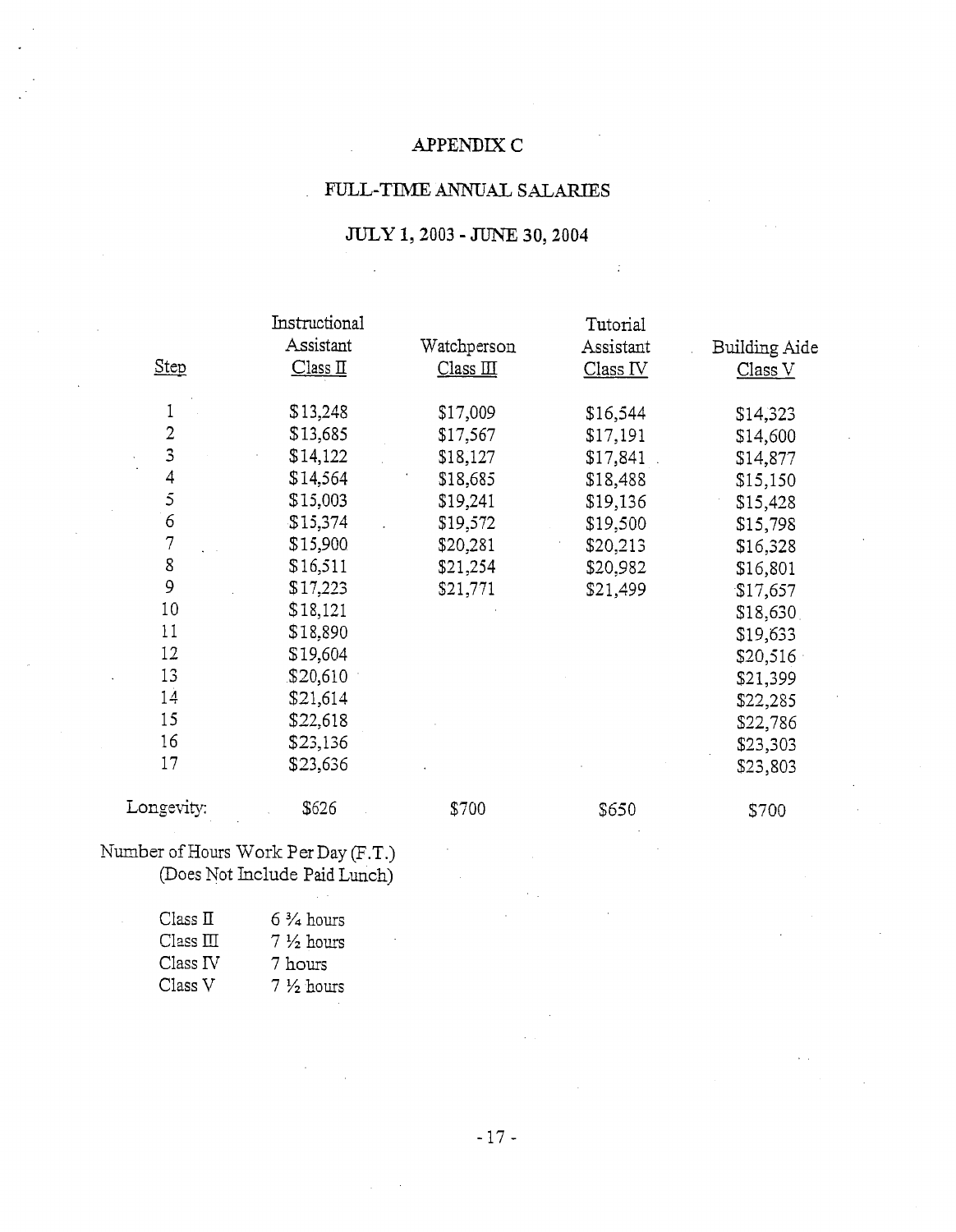# APPENDIX **D**

# PART-TIME HOURLY RATES

# $JULY$  1, 2003 - JUNE 30, 2004

|                | <b>Instructional Assistant</b><br>Class II | School Monitor      |
|----------------|--------------------------------------------|---------------------|
| <b>Step</b>    |                                            | Class <sub>VI</sub> |
| 1              | \$11.96                                    | \$11.17             |
| 2 <sup>1</sup> | \$12.32                                    | \$11.47             |
| 3              | \$12.67                                    | \$11.78             |
| 4              | \$13.01                                    | \$12.07             |
| 5.             | \$13.35                                    | \$12.39             |
| 6              | \$13.75                                    | \$12.62             |
| 7              | \$14.06                                    | \$12.95             |
| 8              | \$14.57                                    | \$13.43             |
| 9              | \$15.14                                    | \$13.68             |
| 10             | \$15.80                                    | \$13.95             |
| 11             | \$16.63                                    | \$14.23             |
| 12             | \$17.47                                    | \$14.79             |
| 13             | \$18.03                                    | \$15.37             |
| 14             | \$18.61                                    | \$15.93             |
| 15             | \$19.17                                    | \$16.50             |
| 16             | \$19.69                                    | \$17.02             |
| 17             | \$20.19                                    | \$17.52             |
| Longevity:     | \$0.52                                     | \$0.52              |
|                |                                            |                     |

 $-18 -$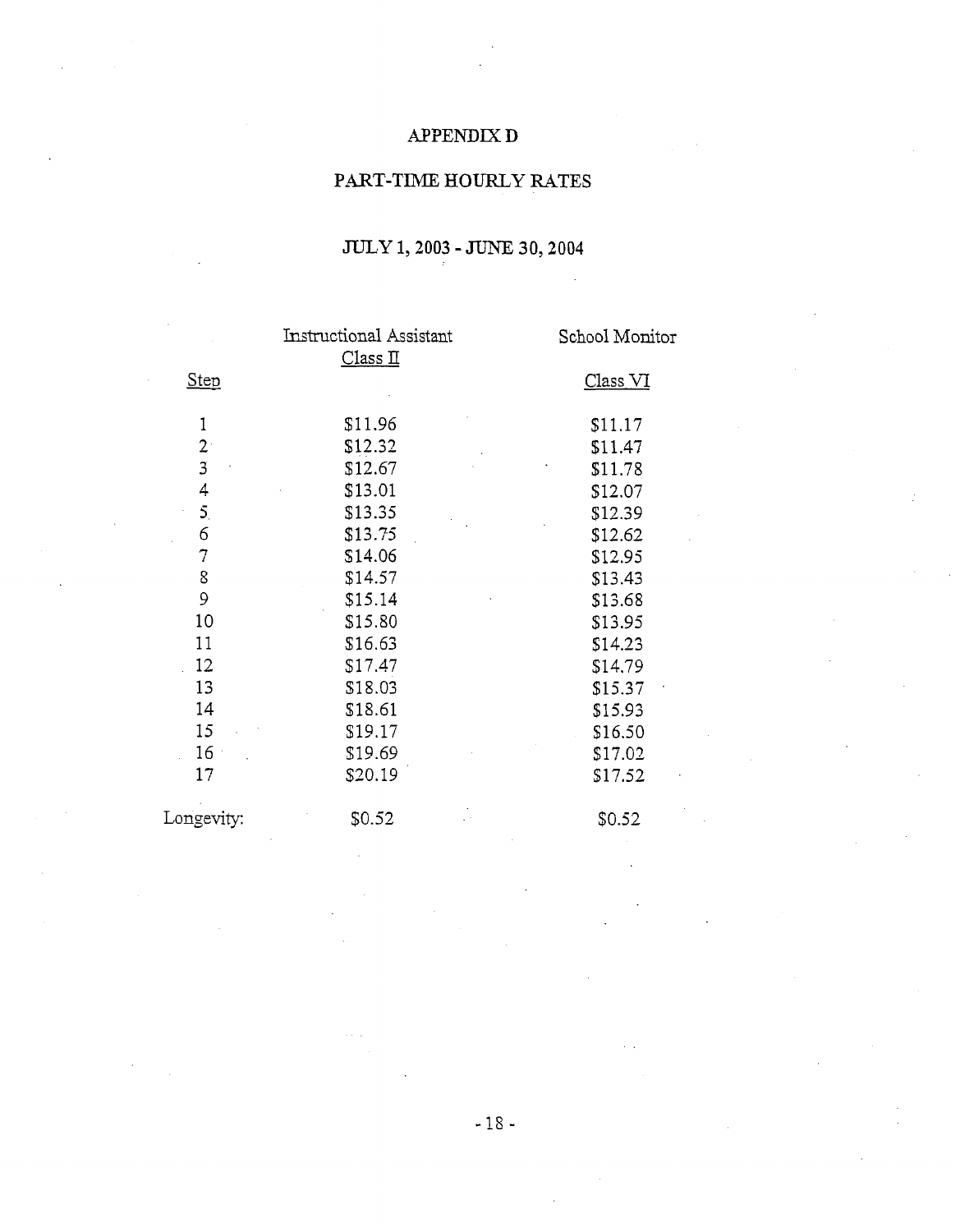## **APPENDIX E**

## FULL-TIME ANNUAL SALARIES

# **JULY 1,2004** - JUNE **30,2005**

|                | Instructional                        |             | Tutorial  |                   |
|----------------|--------------------------------------|-------------|-----------|-------------------|
|                | Assistant                            | Watchperson | Assistant | Building Aide     |
| Step           | $\frac{\text{Class II}}{\text{max}}$ | Class III   | Class IV  | Class V           |
| 1              | \$13,711                             | \$17,604    | \$17,123  | \$14,824          |
| $\overline{2}$ | \$14,164                             | \$18,182    | \$17,793  | \$15,111          |
| 3.             | \$14,616                             | \$18,762    | \$18,465  | \$15,398          |
| $\overline{4}$ | \$15,073                             | \$19,339    | \$19,136  | \$15,681          |
| 5              | \$15,528                             | \$19,914    | \$19,806  | \$15,968          |
| 6              | \$15,912                             | \$20,257    | \$20,182  | \$16,351          |
| $\overline{7}$ | \$16,457                             | \$20,991    | \$20,920  | \$16,899          |
| 8              | \$17,089                             | \$21,998    | \$21,716  | \$17,390          |
| 9              | \$17,825                             | \$22,533    | \$22,251  | \$18,275          |
| 10             | \$18,756                             | \$23,050    | \$22,769  | \$19,282          |
| 11             | \$19,552                             | \$23,550    | \$23,269  | \$20,320          |
| 12             | \$20,290                             |             |           | \$21,234          |
| 13             | \$21,331                             |             |           | \$22,148          |
| 14             | \$22,371                             |             |           | \$23,065          |
| 15             | \$23,410                             |             |           | \$23,584          |
| 16             | \$23,946                             |             |           | \$24,119          |
| 17             | \$24,463                             |             |           | \$24,636          |
| 18             | \$24,963                             |             |           | \$25,136          |
| Longevity:     | \$648                                | \$724       | \$673     | S724 <sup>-</sup> |

## Number of Hours Work Per Day (F.T.) (Does Not Include Paid Lunch)

| Class II  | $6\frac{3}{4}$ hours |
|-----------|----------------------|
| Class III | $7\frac{1}{2}$ hours |
| Class IV  | 7 hours              |
| Class V   | $7\frac{1}{2}$ hours |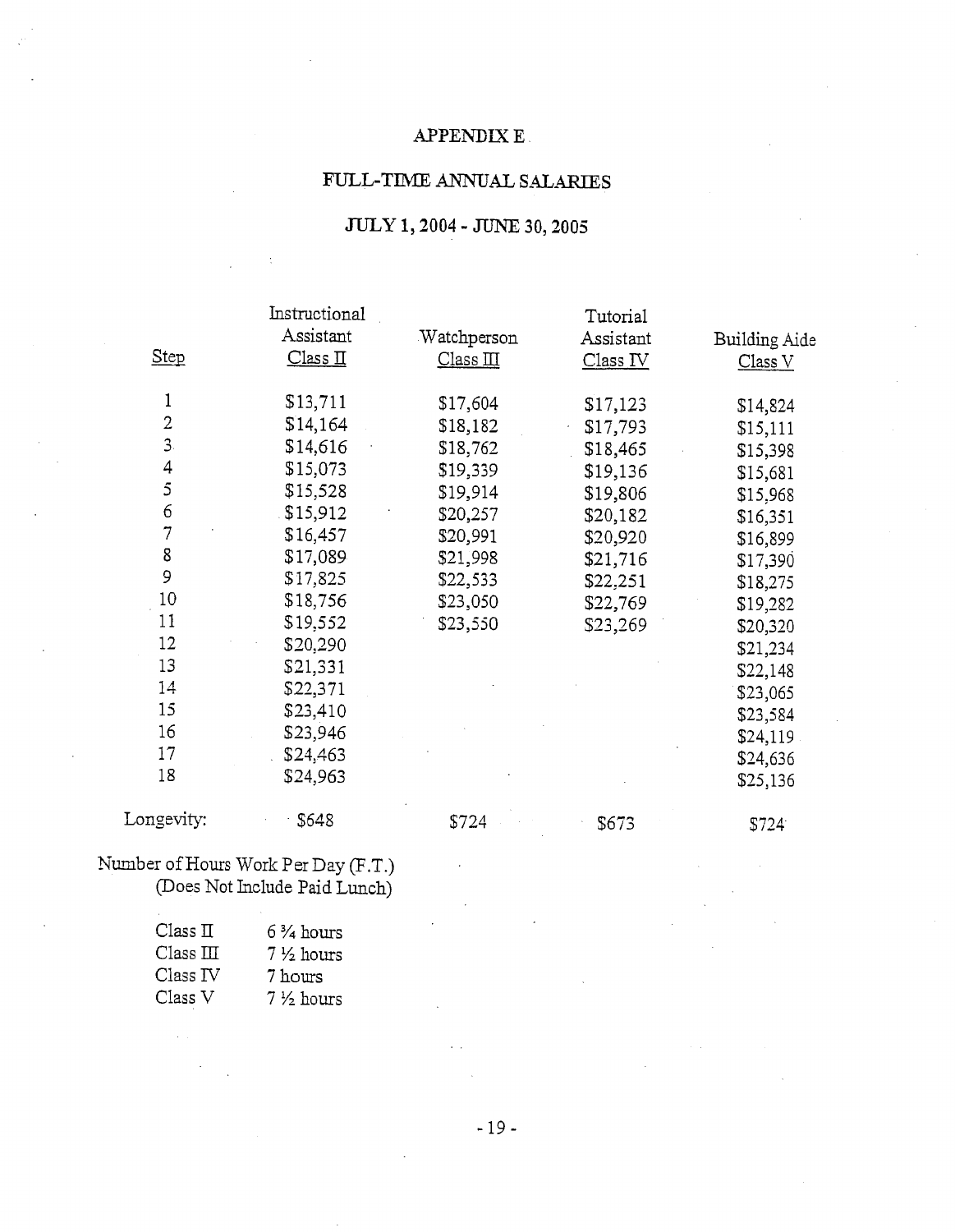# APPENDIX **F**

# PART-TIME HOURLY RATES

# **JULY 1,2004** - JUNE **30,2005**

|                 | Instructional       | School Monitor  |
|-----------------|---------------------|-----------------|
|                 | Assistant           |                 |
| <b>Step</b>     | Class <sub>II</sub> | <u>Class VI</u> |
| 1               | \$12.38             | \$11.56         |
| $\overline{c}$  | \$12.75             | \$11.87         |
| 3               | \$13.11             | \$12.19         |
| 4               | \$13.46             | \$12.49         |
| 5               | \$13.82             | \$12.83         |
| 6               | \$14.23             | \$13.06         |
| 7               | \$14.55             | \$13.40         |
| 8               | \$15.08             | \$13.90         |
| 9               | \$15.67             | \$14.16         |
| 10              | \$16.36             | \$14.44         |
| 11              | \$17.21             | \$14.73         |
| 12              | \$18.08             | \$15.31         |
| 13              | \$18.66             | \$15.91         |
| 14              | \$19.26             | \$16.49         |
| 15              | \$19.84             | \$17.08         |
| 16              | \$20.38             | \$17.62         |
| 17              | \$20.90             | \$18.13         |
| 18 <sup>1</sup> | \$21.40             | \$18.63         |
| Longevity:      | \$0.53.             | \$0.53          |

 $-20-$ 

 $\bar{z}$ 

 $\sim$   $\sim$ 

 $\ddot{\phantom{1}}$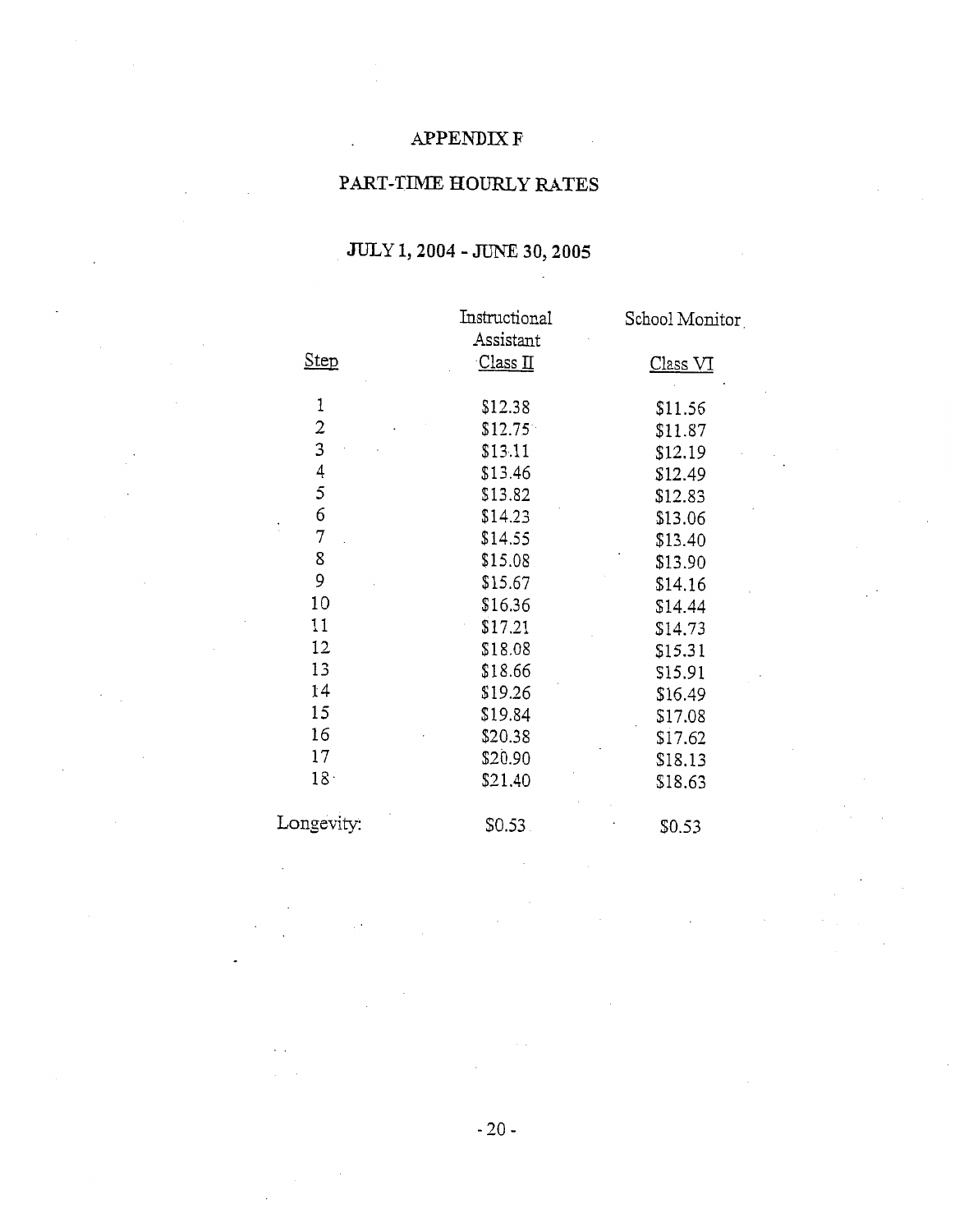# APPENDIX *G*

# FULL-TIME **ANNUAL SALARIES**

# **JULY 1,2005** - **JUNE 30,2006**

|                | Instructional                        |             | Tutorial  |                    |
|----------------|--------------------------------------|-------------|-----------|--------------------|
|                | Assistant                            | Watchperson | Assistant | Building Aide      |
| <b>Step</b>    | $\frac{\text{Class II}}{\text{max}}$ | Class II    | Class IV  | Class <sub>V</sub> |
| 1              | \$14,191                             | \$18,221    | \$17,722  | \$15,343           |
| $\overline{2}$ | \$14,660                             | \$18,818    | \$18,416  | \$15,640           |
| $\overline{3}$ | \$15,128                             | \$19,418    | \$19,111  | \$15,937           |
| 4              | \$15,601                             | \$20,016    | \$19,805  | \$16,230           |
| $5 -$          | \$16,071                             | \$20,611    | \$20,499  | \$16,526           |
| 6              | \$16,469                             | \$20,966    | \$20,889  | \$16,924           |
| $\overline{7}$ | \$17,033                             | \$21,726    | \$21,652  | \$17,490           |
| 8              | \$17,687                             | \$22,768    | \$22,476  | \$17,998           |
| 9              | \$18,449                             | \$23,322    | \$23,030  | \$18,915           |
| 10             | \$19,412                             | \$23,857    | \$23,566  | \$19,957           |
| 11             | \$20,236                             | \$24,374    | \$24,083  | \$21,031           |
| 12             | \$21,001                             | \$24,874    | \$24,583  | \$21,977           |
| 13             | \$22,078                             |             |           | \$22,923           |
| 14             | \$23,154                             |             |           | \$23,872           |
| 15             | \$24,229                             |             |           | \$24,409           |
| 16             | \$24,784                             |             |           | \$24,963           |
| 17             | \$25,319                             |             |           | \$25,498           |
| 18             | \$25,837                             |             |           | \$26,016           |
| 19             | \$26,337                             |             |           | \$26,516           |
| Longevity:     | \$671                                | \$749       | \$697     | \$749              |

## Number of Hours Work Per Day (F.T.) (Does Not Include Paid Lunch)

| Class I <sub>I</sub> | $6\frac{3}{4}$ hours |
|----------------------|----------------------|
| $Class \Pi$          | $7\frac{1}{2}$ hours |
| Class <sub>IV</sub>  | 7 hours              |
| Class V              | $7\frac{1}{2}$ hours |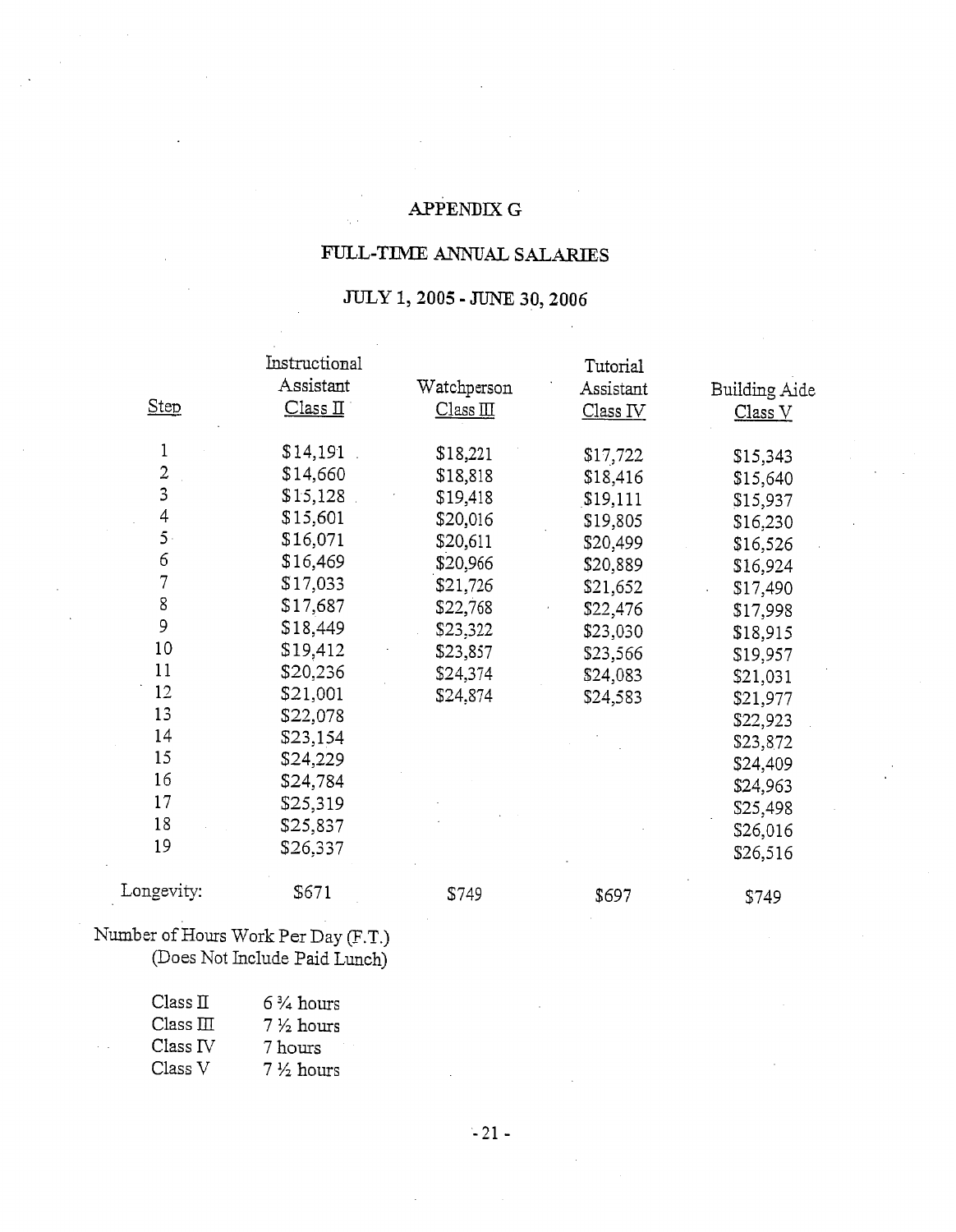# APPENDIX  $\mathbf H$

# PART-TIME HOURLY **RATES**

# **JULY 1,2005** - **JUNE 30,2006**

|                | Instructional<br>Assistant | School Monitor |
|----------------|----------------------------|----------------|
| <b>Step</b>    | Class II                   | Class VI       |
| 1              | \$12.81                    | \$11.97        |
| $\overline{2}$ | \$13.20                    | \$12.29        |
| 3              | \$13.57                    | \$12.62        |
| $\overline{4}$ | \$13.93                    | \$12.93        |
| 5              | \$14.31                    | \$13.28        |
| 6              | \$14.73                    | \$13.52        |
| $\overline{7}$ | \$15.06                    | \$13.87        |
| 8              | \$15.60                    | \$14.38        |
| 9              | \$16.22                    | \$14.65        |
| 10             | \$16.93                    | \$14.95        |
| 11             | \$17.81                    | \$15.24        |
| 12             | \$18.71                    | \$15.85        |
| 13             | \$19.32                    | \$16.46        |
| 14             | \$19.94                    | \$17.07        |
| 15             | \$20.54                    | \$17.67        |
| 16             | \$21.09                    | \$18.23        |
| 17             | \$21.63                    | \$18.77        |
| 18             | \$22.15                    | \$19.28        |
| 19             | \$22.65                    | \$19.78        |
| Longevity:     | \$0.55                     | \$0.55         |

 $-22-$ 

 $\sim 10^{12}$